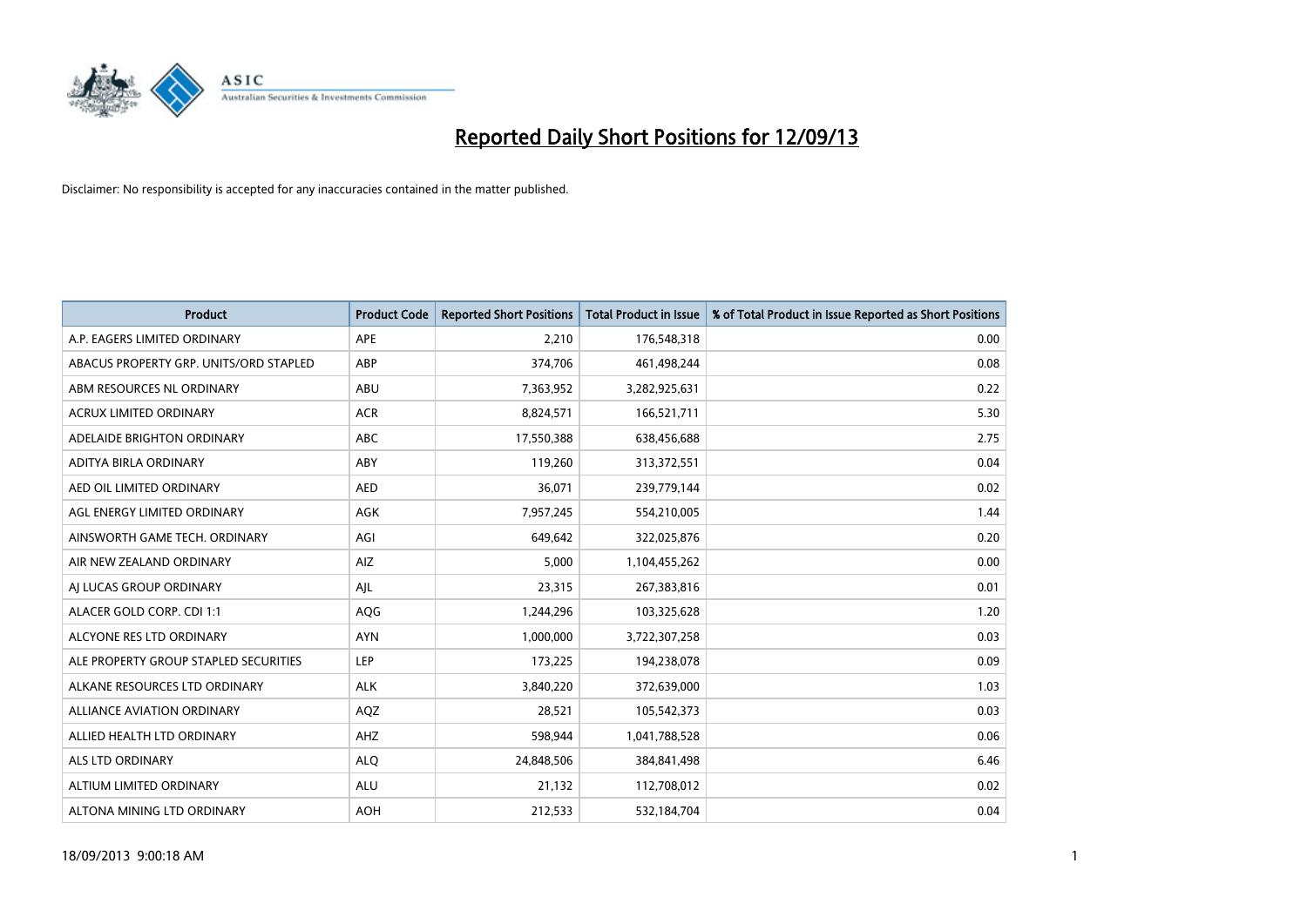

| <b>Product</b>                          | <b>Product Code</b> | <b>Reported Short Positions</b> | <b>Total Product in Issue</b> | % of Total Product in Issue Reported as Short Positions |
|-----------------------------------------|---------------------|---------------------------------|-------------------------------|---------------------------------------------------------|
| ALUMINA LIMITED ORDINARY                | <b>AWC</b>          | 166,370,505                     | 2,806,225,615                 | 5.93                                                    |
| AMALGAMATED HOLDINGS ORDINARY           | AHD                 | 27,194                          | 157,806,992                   | 0.02                                                    |
| AMCOM TELECOMM. ORDINARY                | <b>AMM</b>          | 614,929                         | 244,557,101                   | 0.25                                                    |
| AMCOR LIMITED ORDINARY                  | AMC                 | 2,543,589                       | 1,206,684,923                 | 0.21                                                    |
| AMP LIMITED ORDINARY                    | AMP                 | 29,112,514                      | 2,944,564,649                 | 0.99                                                    |
| AMPELLA MINING ORDINARY                 | <b>AMX</b>          | 947,601                         | 248,000,493                   | 0.38                                                    |
| ANGLOGOLD ASHANTI CDI 5:1               | AGG                 | 9                               | 89,207,765                    | 0.00                                                    |
| ANSELL LIMITED ORDINARY                 | <b>ANN</b>          | 10,250,481                      | 130,617,963                   | 7.85                                                    |
| ANTARES ENERGY LTD ORDINARY             | AZZ                 | 298,040                         | 255,000,000                   | 0.12                                                    |
| ANZ BANKING GRP LTD ORDINARY            | ANZ                 | 7,936,953                       | 2,743,614,407                 | 0.29                                                    |
| APA GROUP STAPLED SECURITIES            | APA                 | 12,368,221                      | 835,750,807                   | 1.48                                                    |
| APN NEWS & MEDIA ORDINARY               | <b>APN</b>          | 17,003,498                      | 661,526,586                   | 2.57                                                    |
| AQUARIUS PLATINUM. ORDINARY             | <b>AQP</b>          | 6,947,864                       | 486,851,336                   | 1.43                                                    |
| AQUILA RESOURCES ORDINARY               | <b>AQA</b>          | 14,475,056                      | 411,804,442                   | 3.52                                                    |
| ARAFURA RESOURCE LTD ORDINARY           | ARU                 | 308,367                         | 441,270,644                   | 0.07                                                    |
| ARB CORPORATION ORDINARY                | ARP                 | 482,492                         | 72,481,302                    | 0.67                                                    |
| ARDENT LEISURE GROUP STAPLED SECURITIES | AAD                 | 2,775,997                       | 404,994,420                   | 0.69                                                    |
| ARISTOCRAT LEISURE ORDINARY             | <b>ALL</b>          | 7,938,746                       | 551,418,047                   | 1.44                                                    |
| ARRIUM LTD ORDINARY                     | ARI                 | 22,384,351                      | 1,355,433,903                 | 1.65                                                    |
| ASCIANO LIMITED ORDINARY                | <b>AIO</b>          | 16,405,588                      | 975,385,664                   | 1.68                                                    |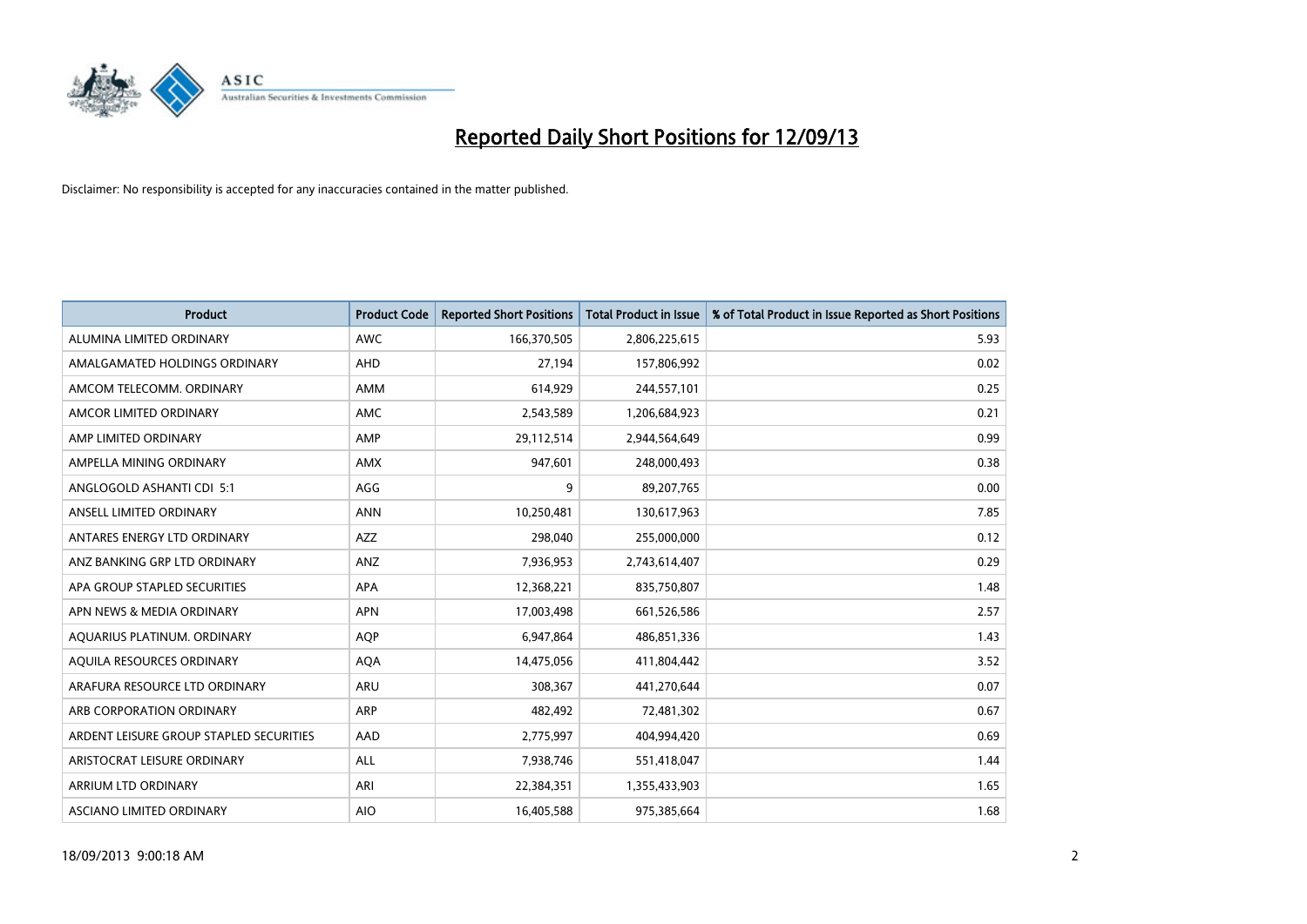

| <b>Product</b>                            | <b>Product Code</b> | <b>Reported Short Positions</b> | <b>Total Product in Issue</b> | % of Total Product in Issue Reported as Short Positions |
|-------------------------------------------|---------------------|---------------------------------|-------------------------------|---------------------------------------------------------|
| ASG GROUP LIMITED ORDINARY                | <b>ASZ</b>          | 1,219,361                       | 206,720,839                   | 0.59                                                    |
| ASPEN GROUP ORD/UNITS STAPLED             | <b>APZ</b>          | 470,018                         | 1,192,665,422                 | 0.04                                                    |
| ASTRO JAP PROP GROUP STAPLED US PROHIBIT. | AJA                 | 22,224                          | 67,211,752                    | 0.03                                                    |
| ASX LIMITED ORDINARY                      | ASX                 | 2,154,411                       | 193,595,162                   | 1.11                                                    |
| ATLAS IRON LIMITED ORDINARY               | <b>AGO</b>          | 52,222,321                      | 909,718,409                   | 5.74                                                    |
| AUCKLAND INTERNATION ORDINARY             | <b>AIA</b>          | 111,646                         | 1,322,564,489                 | 0.01                                                    |
| AURIZON HOLDINGS LTD ORDINARY             | AZJ                 | 2,727,992                       | 2,137,284,503                 | 0.13                                                    |
| AURORA OIL & GAS ORDINARY                 | AUT                 | 5,781,172                       | 448,785,778                   | 1.29                                                    |
| AUSDRILL LIMITED ORDINARY                 | ASL                 | 14,084,986                      | 312,277,224                   | 4.51                                                    |
| AUSENCO LIMITED ORDINARY                  | <b>AAX</b>          | 919,354                         | 123,527,574                   | 0.74                                                    |
| AUSTAL LIMITED ORDINARY                   | ASB                 | 555,616                         | 346,007,639                   | 0.16                                                    |
| <b>AUSTBROKERS HOLDINGS ORDINARY</b>      | <b>AUB</b>          | 18,634                          | 58,148,980                    | 0.03                                                    |
| AUSTIN ENGINEERING ORDINARY               | ANG                 | 322,454                         | 73,164,403                    | 0.44                                                    |
| AUSTRALAND PROPERTY STAPLED SECURITY      | <b>ALZ</b>          | 1,327,264                       | 578,324,670                   | 0.23                                                    |
| AUSTRALIAN AGRICULT, ORDINARY             | <b>AAC</b>          | 4,199,506                       | 313,113,358                   | 1.34                                                    |
| AUSTRALIAN EDUCATION UNITS                | <b>AEU</b>          | 4,127                           | 175,465,397                   | 0.00                                                    |
| AUSTRALIAN INFR LTD ORDINARY              | <b>AIX</b>          | 109,547                         | 620,733,944                   | 0.02                                                    |
| AUSTRALIAN PHARM. ORDINARY                | API                 | 176,430                         | 488,115,883                   | 0.04                                                    |
| AUTOMOTIVE HOLDINGS ORDINARY              | <b>AHE</b>          | 208,005                         | 260,579,682                   | 0.08                                                    |
| AVIENNINGS LIMITED ORDINARY               | <b>AVJ</b>          | 69,999                          | 384,423,851                   | 0.02                                                    |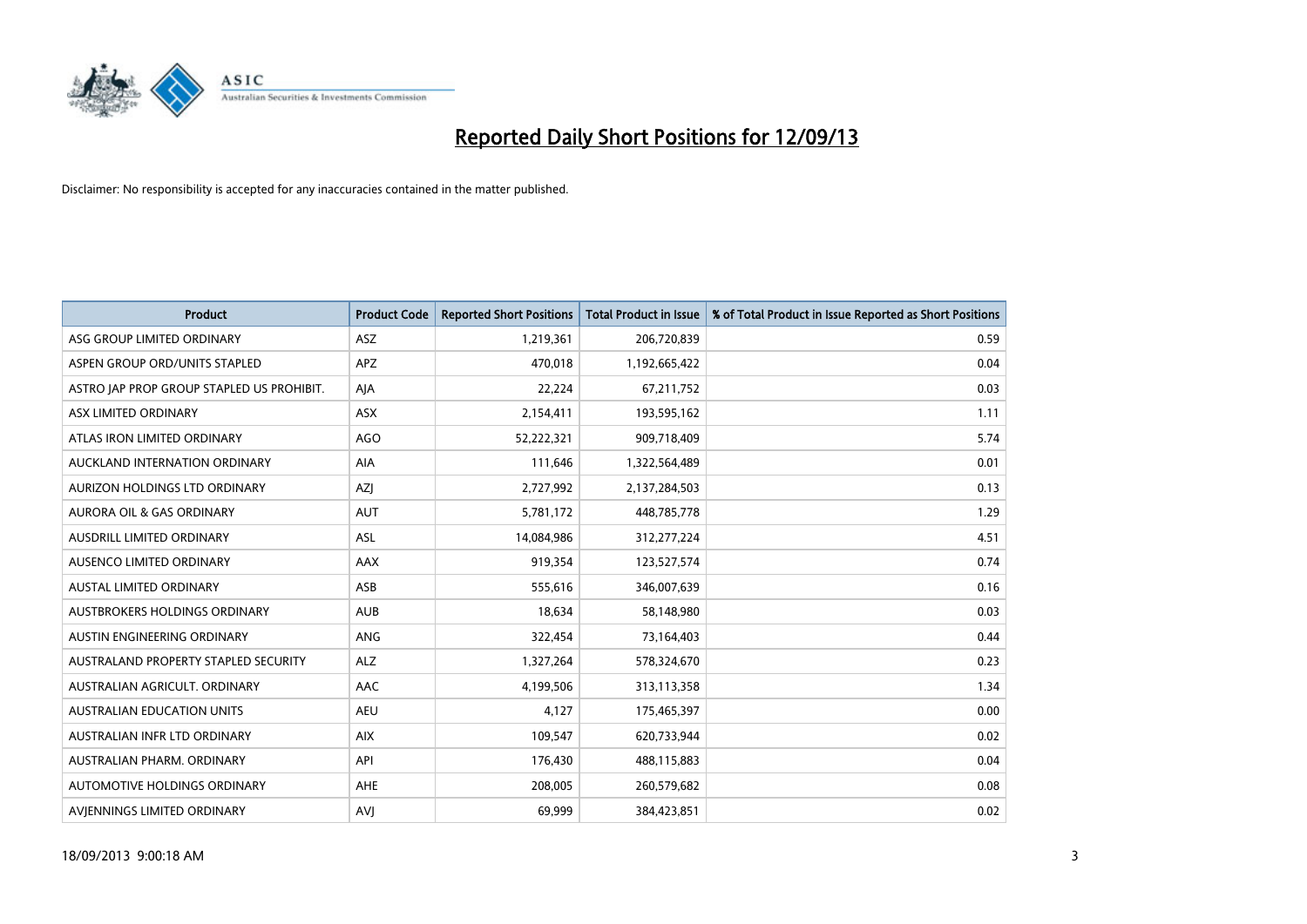

| <b>Product</b>                         | <b>Product Code</b> | <b>Reported Short Positions</b> | <b>Total Product in Issue</b> | % of Total Product in Issue Reported as Short Positions |
|----------------------------------------|---------------------|---------------------------------|-------------------------------|---------------------------------------------------------|
| AWE LIMITED ORDINARY                   | <b>AWE</b>          | 1,200,533                       | 522,116,985                   | 0.23                                                    |
| BANDANNA ENERGY ORDINARY               | <b>BND</b>          | 18,472,078                      | 528,481,199                   | 3.50                                                    |
| BANK OF QUEENSLAND. ORDINARY           | <b>BOQ</b>          | 6,817,843                       | 319,809,993                   | 2.13                                                    |
| <b>BASE RES LIMITED ORDINARY</b>       | <b>BSE</b>          | 4,685,181                       | 561,840,029                   | 0.83                                                    |
| BATHURST RES NZ LTD ORDINARY           | <b>BRL</b>          | 11,045,773                      | 804,135,097                   | 1.37                                                    |
| BEACH ENERGY LIMITED ORDINARY          | <b>BPT</b>          | 23,449,895                      | 1,269,521,118                 | 1.85                                                    |
| BEADELL RESOURCE LTD ORDINARY          | <b>BDR</b>          | 51,080,614                      | 788,277,280                   | 6.48                                                    |
| <b>BEGA CHEESE LTD ORDINARY</b>        | <b>BGA</b>          | 69,487                          | 151,866,050                   | 0.05                                                    |
| BENDIGO AND ADELAIDE ORDINARY          | <b>BEN</b>          | 12,884,647                      | 407,229,525                   | 3.16                                                    |
| BERKELEY RESOURCES ORDINARY            | <b>BKY</b>          | 588,222                         | 179,393,323                   | 0.33                                                    |
| <b>BHP BILLITON LIMITED ORDINARY</b>   | <b>BHP</b>          | 5,693,669                       | 3,211,691,105                 | 0.18                                                    |
| <b>BILLABONG ORDINARY</b>              | <b>BBG</b>          | 22,638,578                      | 478,944,292                   | 4.73                                                    |
| <b>BIONOMICS LIMITED ORDINARY</b>      | <b>BNO</b>          | 200,000                         | 411,577,046                   | 0.05                                                    |
| BKI INVESTMENT LTD ORDINARY            | BKI                 | 78,194                          | 447,754,864                   | 0.02                                                    |
| <b>BLACKMORES LIMITED ORDINARY</b>     | <b>BKL</b>          | 7,636                           | 16,973,764                    | 0.04                                                    |
| BLACKTHORN RESOURCES ORD US PROHIBITED | <b>BTR</b>          | 1,108,978                       | 164,285,950                   | 0.68                                                    |
| <b>BLUESCOPE STEEL LTD ORDINARY</b>    | <b>BSL</b>          | 3,452,240                       | 558,733,728                   | 0.62                                                    |
| <b>BOART LONGYEAR ORDINARY</b>         | <b>BLY</b>          | 46,641,842                      | 461,163,412                   | 10.11                                                   |
| <b>BOOM LOGISTICS ORDINARY</b>         | <b>BOL</b>          | 99.999                          | 470,598,576                   | 0.02                                                    |
| <b>BORAL LIMITED, ORDINARY</b>         | <b>BLD</b>          | 57,168,610                      | 774,000,641                   | 7.39                                                    |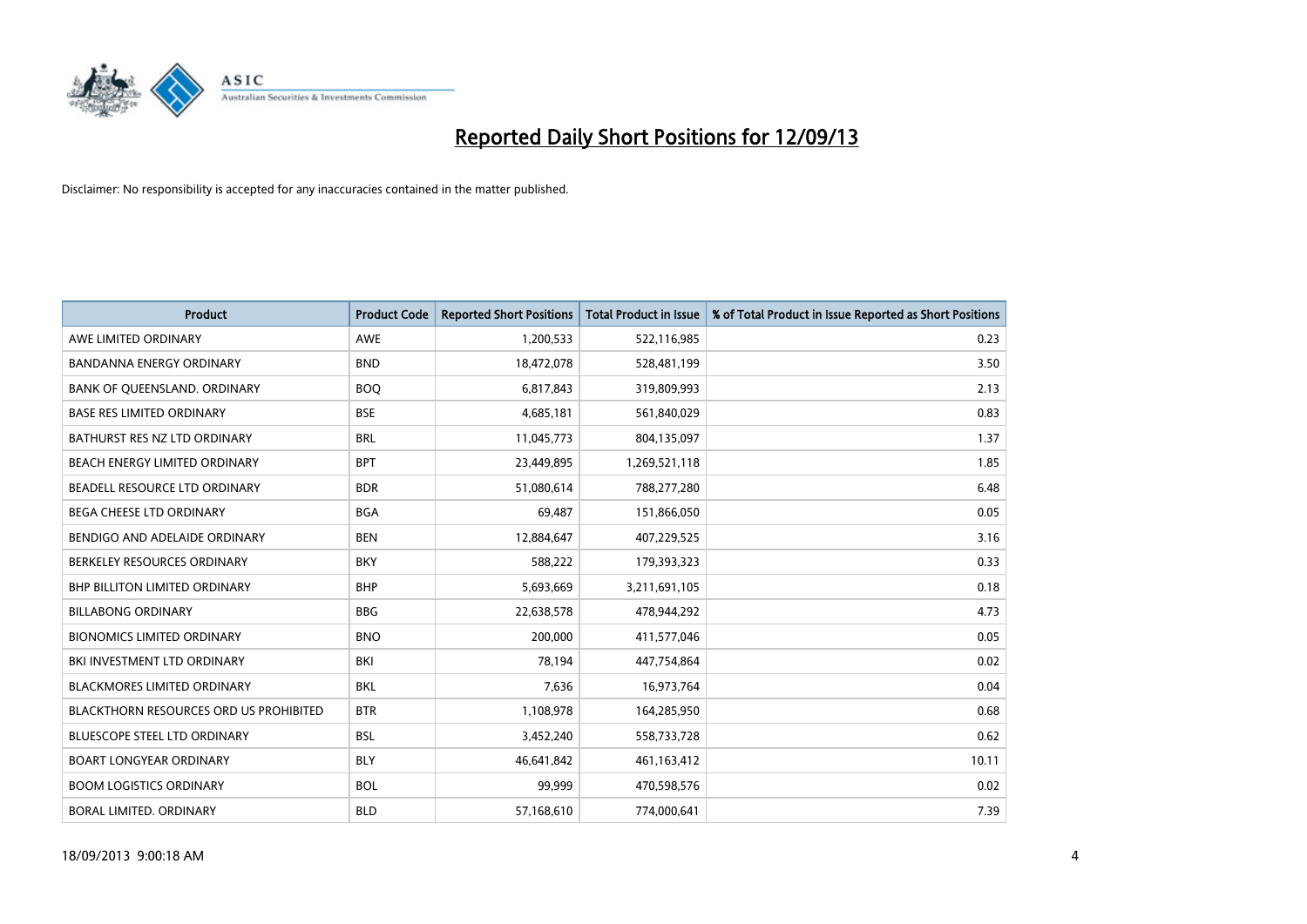

| <b>Product</b>                          | <b>Product Code</b> | <b>Reported Short Positions</b> | <b>Total Product in Issue</b> | % of Total Product in Issue Reported as Short Positions |
|-----------------------------------------|---------------------|---------------------------------|-------------------------------|---------------------------------------------------------|
| <b>BRADKEN LIMITED ORDINARY</b>         | <b>BKN</b>          | 13,607,959                      | 169,240,662                   | 8.04                                                    |
| <b>BRAMBLES LIMITED ORDINARY</b>        | <b>BXB</b>          | 1,629,595                       | 1,558,560,709                 | 0.10                                                    |
| BREVILLE GROUP LTD ORDINARY             | <b>BRG</b>          | 4,027,590                       | 130,095,322                   | 3.10                                                    |
| BRICKWORKS LIMITED ORDINARY             | <b>BKW</b>          | 63,861                          | 147,818,132                   | 0.04                                                    |
| BROCKMAN MINING LTD ORDINARY            | <b>BCK</b>          | 181,990                         | 7,894,482,131                 | 0.00                                                    |
| BT INVESTMENT MNGMNT ORDINARY           | <b>BTT</b>          | 99,958                          | 278,100,237                   | 0.04                                                    |
| <b>BUCCANEER ENERGY LTD ORDINARY</b>    | <b>BCC</b>          | 57,127                          | 2,398,671,956                 | 0.00                                                    |
| <b>BURU ENERGY ORDINARY</b>             | <b>BRU</b>          | 11,154,233                      | 295,336,429                   | 3.78                                                    |
| <b>BWP TRUST ORDINARY UNITS</b>         | <b>BWP</b>          | 6,911,718                       | 627,165,919                   | 1.10                                                    |
| CABCHARGE AUSTRALIA ORDINARY            | CAB                 | 12,651,047                      | 120,430,683                   | 10.50                                                   |
| CALTEX AUSTRALIA ORDINARY               | <b>CTX</b>          | 1,985,340                       | 270,000,000                   | 0.74                                                    |
| CAPE LAMBERT RES LTD ORDINARY           | <b>CFE</b>          | 1,408,866                       | 676,191,942                   | 0.21                                                    |
| <b>CARBON ENERGY ORDINARY</b>           | <b>CNX</b>          | 120,261                         | 975,168,303                   | 0.01                                                    |
| <b>CARDNO LIMITED ORDINARY</b>          | CDD                 | 9,811,631                       | 144,126,327                   | 6.81                                                    |
| CARNARVON PETROLEUM ORDINARY            | <b>CVN</b>          | 775,193                         | 934,109,501                   | 0.08                                                    |
| CARSALES.COM LTD ORDINARY               | <b>CRZ</b>          | 2,613,965                       | 237,095,082                   | 1.10                                                    |
| CASH CONVERTERS ORDINARY                | <b>CCV</b>          | 3,729,208                       | 423,861,025                   | 0.88                                                    |
| CENTRAL PETROLEUM ORDINARY              | <b>CTP</b>          | 1,118,754                       | 1,546,078,845                 | 0.07                                                    |
| <b>CERAMIC FUEL CELLS ORDINARY</b>      | <b>CFU</b>          | 691,102                         | 1,591,941,620                 | 0.04                                                    |
| CFS RETAIL TRUST GRP STAPLED SECURITIES | <b>CFX</b>          | 58,263,422                      | 2,858,286,690                 | 2.04                                                    |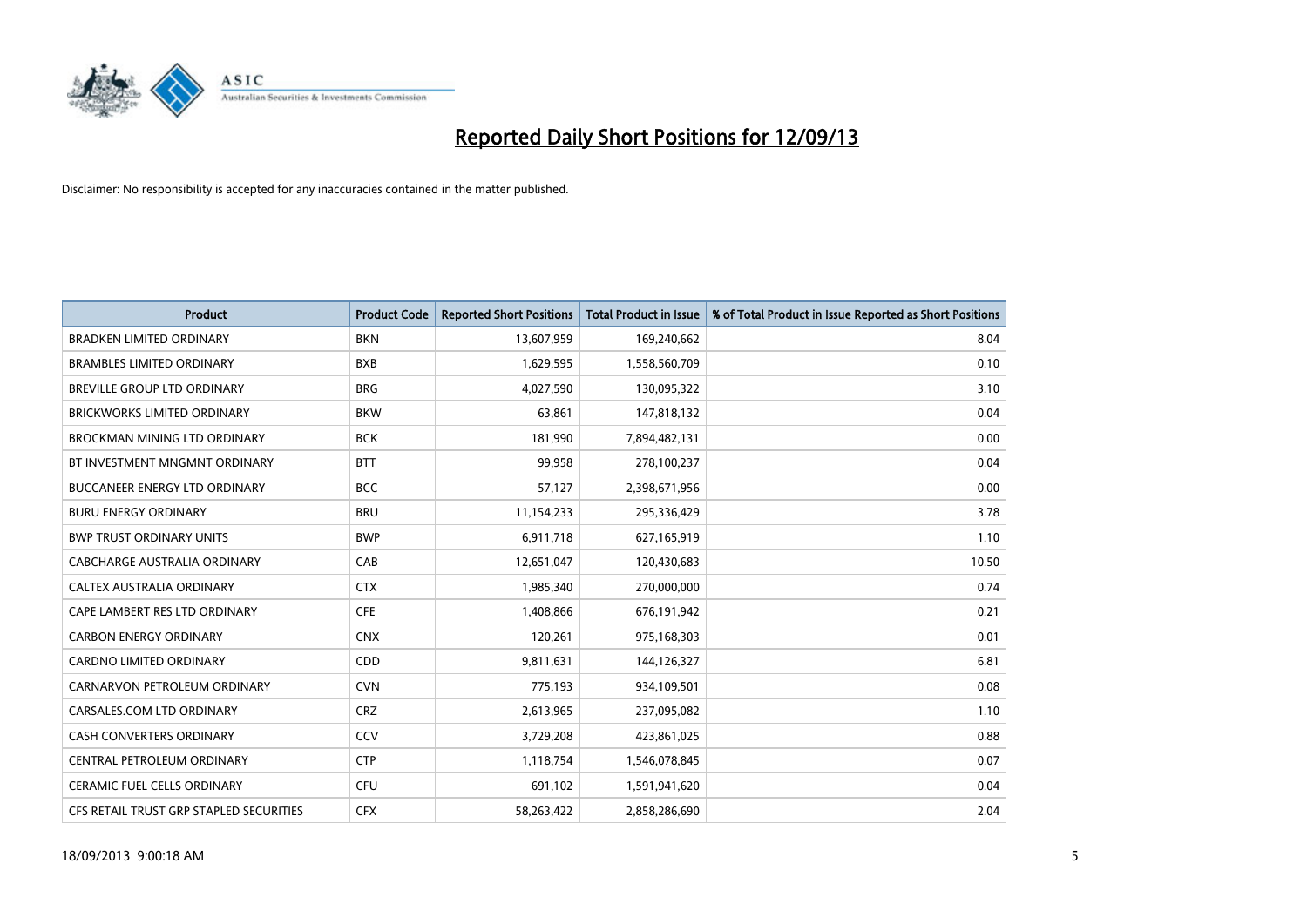

| <b>Product</b>                          | <b>Product Code</b> | <b>Reported Short Positions</b> | <b>Total Product in Issue</b> | % of Total Product in Issue Reported as Short Positions |
|-----------------------------------------|---------------------|---------------------------------|-------------------------------|---------------------------------------------------------|
| <b>CHALICE GOLD MINES ORDINARY</b>      | <b>CHN</b>          | 50,000                          | 251,230,886                   | 0.02                                                    |
| CHALLENGER DIV.PRO. STAPLED UNITS       | <b>CDI</b>          | 19,608                          | 214,101,013                   | 0.01                                                    |
| <b>CHALLENGER LIMITED ORDINARY</b>      | <b>CGF</b>          | 3,052,734                       | 530,862,585                   | 0.58                                                    |
| CHANDLER MACLEOD LTD ORDINARY           | <b>CMG</b>          | 1,072,662                       | 469,679,390                   | 0.23                                                    |
| CHARTER HALL GROUP STAPLED US PROHIBIT. | <b>CHC</b>          | 324,434                         | 309,018,843                   | 0.10                                                    |
| <b>CHARTER HALL RETAIL UNITS</b>        | <b>CQR</b>          | 6,954,198                       | 341,843,880                   | 2.03                                                    |
| <b>CHORUS LIMITED ORDINARY</b>          | <b>CNU</b>          | 47,535                          | 389,299,049                   | 0.01                                                    |
| CITIGOLD CORP LTD ORDINARY              | <b>CTO</b>          | 153,427                         | 1,352,907,765                 | 0.01                                                    |
| <b>CLOUGH LIMITED ORDINARY</b>          | <b>CLO</b>          | 523,215                         | 777,090,670                   | 0.07                                                    |
| COAL OF AFRICA LTD ORDINARY             | <b>CZA</b>          | 10,326                          | 1,048,368,613                 | 0.00                                                    |
| COALSPUR MINES LTD ORDINARY             | <b>CPL</b>          | 9,497,247                       | 641,394,435                   | 1.48                                                    |
| COCA-COLA AMATIL ORDINARY               | <b>CCL</b>          | 16,990,449                      | 763,590,249                   | 2.23                                                    |
| COCHLEAR LIMITED ORDINARY               | <b>COH</b>          | 6,477,362                       | 57,040,932                    | 11.36                                                   |
| <b>COCKATOO COAL ORDINARY</b>           | <b>COK</b>          | 14,695,813                      | 1,021,101,465                 | 1.44                                                    |
| <b>CODAN LIMITED ORDINARY</b>           | <b>CDA</b>          | 1,063,552                       | 176,926,104                   | 0.60                                                    |
| COFFEY INTERNATIONAL ORDINARY           | <b>COF</b>          | 241,002                         | 255,833,165                   | 0.09                                                    |
| <b>COLLECTION HOUSE ORDINARY</b>        | <b>CLH</b>          | 950,000                         | 123,907,720                   | 0.77                                                    |
| <b>COLLINS FOODS LTD ORDINARY</b>       | <b>CKF</b>          | 528,002                         | 93,000,003                    | 0.57                                                    |
| COMMONWEALTH BANK, ORDINARY             | <b>CBA</b>          | 8,645,065                       | 1,611,928,836                 | 0.54                                                    |
| COMMONWEALTH PROP ORDINARY UNITS        | <b>CPA</b>          | 36,043,854                      | 2,347,003,413                 | 1.54                                                    |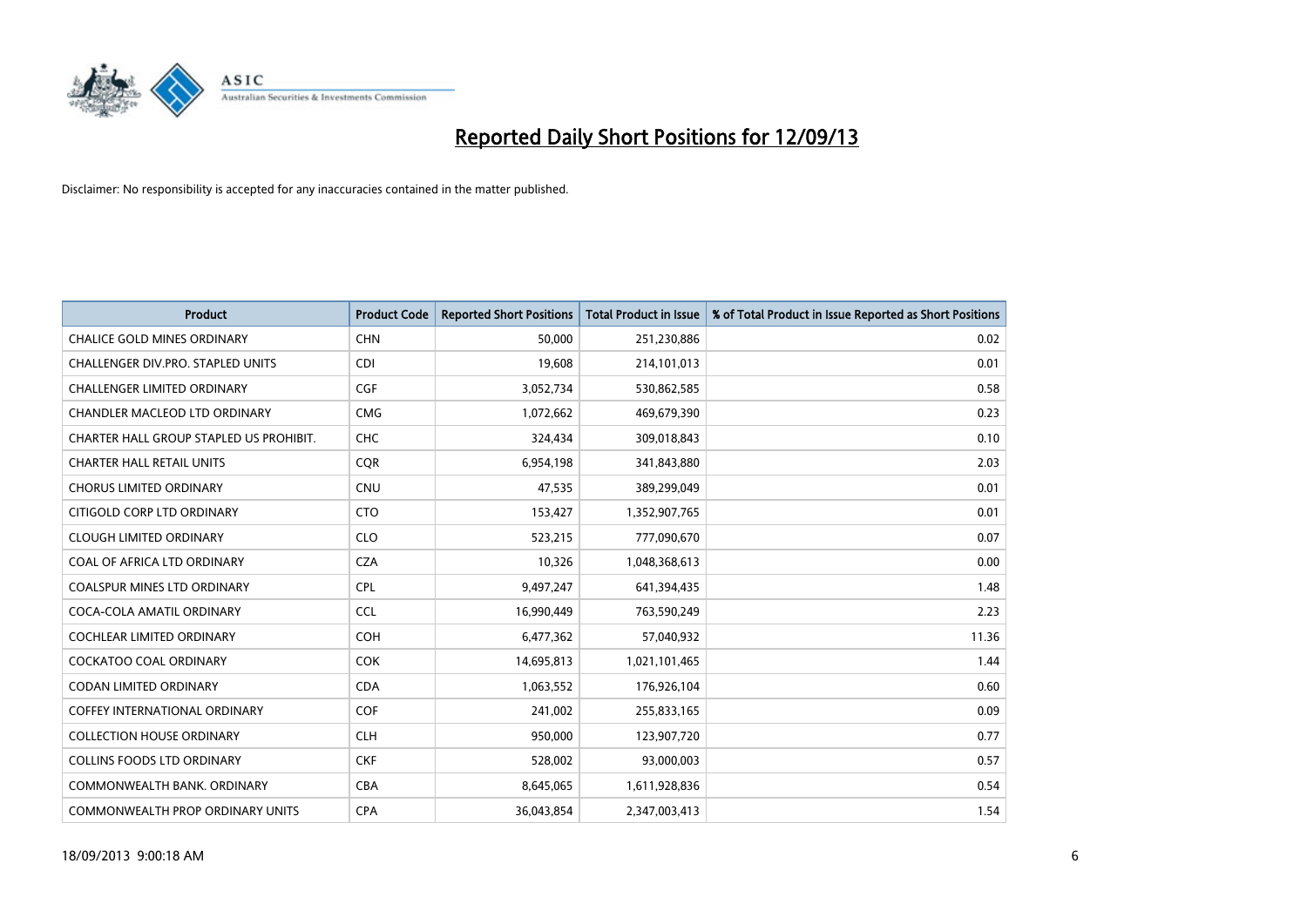

| <b>Product</b>                          | <b>Product Code</b> | <b>Reported Short Positions</b> | <b>Total Product in Issue</b> | % of Total Product in Issue Reported as Short Positions |
|-----------------------------------------|---------------------|---------------------------------|-------------------------------|---------------------------------------------------------|
| <b>COMPASS RESOURCES ORDINARY</b>       | <b>CMR</b>          | 7,472                           | 1,403,744,100                 | 0.00                                                    |
| COMPUTERSHARE LTD ORDINARY              | <b>CPU</b>          | 11,929,826                      | 556,203,079                   | 2.14                                                    |
| <b>COOPER ENERGY LTD ORDINARY</b>       | <b>COE</b>          | 29,299                          | 329,099,922                   | 0.01                                                    |
| CORP TRAVEL LIMITED ORDINARY            | <b>CTD</b>          | 150,273                         | 78,221,245                    | 0.19                                                    |
| <b>CREDIT CORP GROUP ORDINARY</b>       | <b>CCP</b>          | 12,913                          | 45,932,899                    | 0.03                                                    |
| <b>CROMWELL PROP STAPLED SECURITIES</b> | <b>CMW</b>          | 1,299,784                       | 1,717,823,929                 | 0.08                                                    |
| <b>CROWE HORWATH AUS ORDINARY</b>       | <b>CRH</b>          | 446,754                         | 269,665,096                   | 0.17                                                    |
| <b>CROWN LIMITED ORDINARY</b>           | <b>CWN</b>          | 3,760,767                       | 728,394,185                   | 0.52                                                    |
| <b>CSG LIMITED ORDINARY</b>             | CSV                 | 90,057                          | 278,873,075                   | 0.03                                                    |
| <b>CSL LIMITED ORDINARY</b>             | <b>CSL</b>          | 404,569                         | 487,088,966                   | 0.08                                                    |
| <b>CSR LIMITED ORDINARY</b>             | <b>CSR</b>          | 35,978,063                      | 506,000,315                   | 7.11                                                    |
| <b>CUDECO LIMITED ORDINARY</b>          | CDU                 | 7,348,508                       | 205,017,174                   | 3.58                                                    |
| DART ENERGY LTD ORDINARY                | <b>DTE</b>          | 18,958,173                      | 878,789,752                   | 2.16                                                    |
| DATA#3 LIMITED ORDINARY                 | <b>DTL</b>          | 86,893                          | 153,974,950                   | 0.06                                                    |
| DAVID JONES LIMITED ORDINARY            | <b>DJS</b>          | 57,837,403                      | 535,002,401                   | 10.81                                                   |
| <b>DECMIL GROUP LIMITED ORDINARY</b>    | <b>DCG</b>          | 3,685,143                       | 168,657,794                   | 2.18                                                    |
| DEEP YELLOW LIMITED ORDINARY            | <b>DYL</b>          | 850,002                         | 1,562,794,247                 | 0.05                                                    |
| DEXUS PROPERTY GROUP STAPLED UNITS      | <b>DXS</b>          | 14,483,633                      | 4,673,157,562                 | 0.31                                                    |
| DISCOVERY METALS LTD ORDINARY           | <b>DML</b>          | 11,949,078                      | 486,986,451                   | 2.45                                                    |
| DOMINO PIZZA ENTERPR ORDINARY           | <b>DMP</b>          | 409,962                         | 83,990,955                    | 0.49                                                    |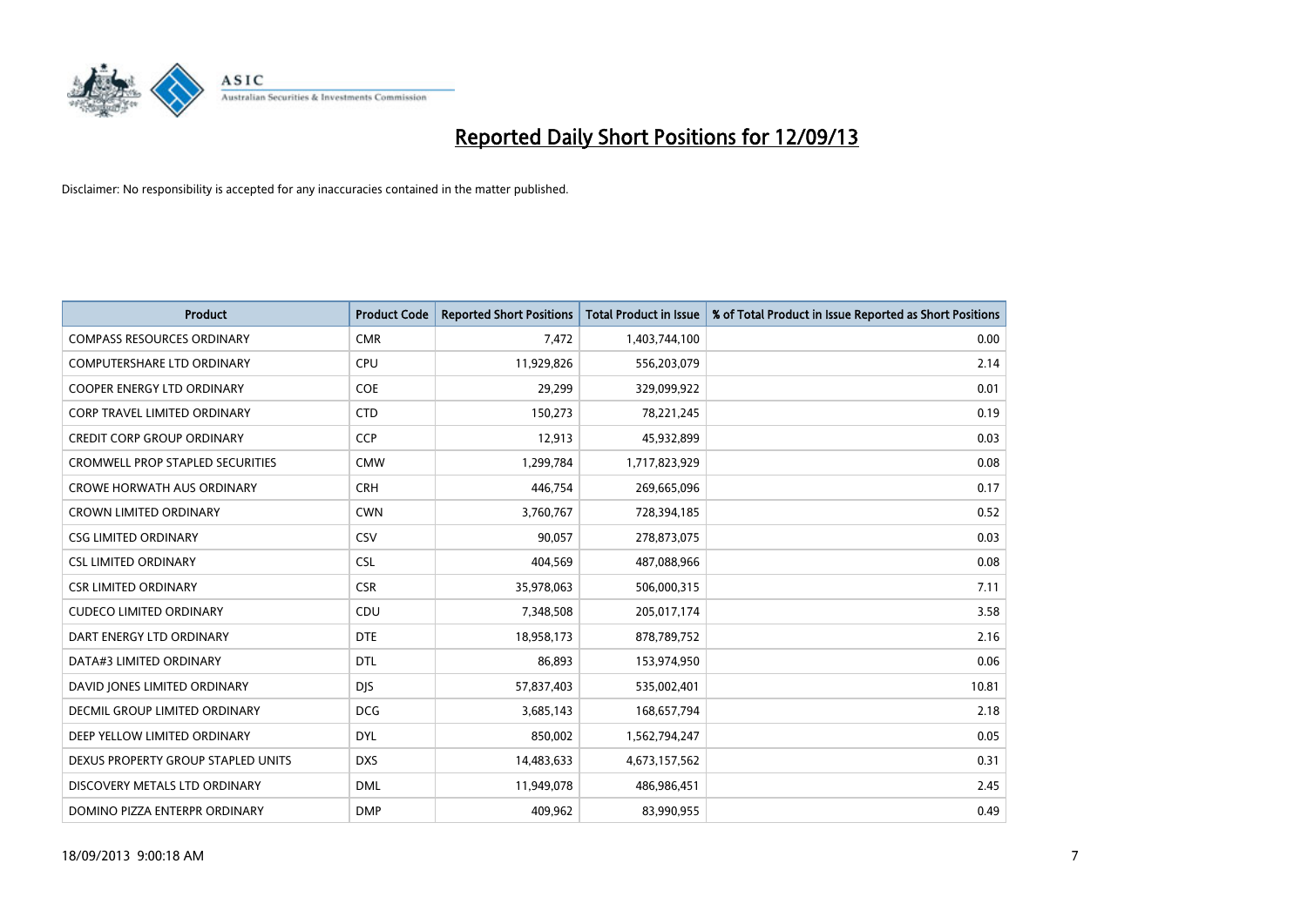

| <b>Product</b>                       | <b>Product Code</b> | <b>Reported Short Positions</b> | <b>Total Product in Issue</b> | % of Total Product in Issue Reported as Short Positions |
|--------------------------------------|---------------------|---------------------------------|-------------------------------|---------------------------------------------------------|
| DONACO INTERNATIONAL ORDINARY        | <b>DNA</b>          | 64,050                          | 371,719,896                   | 0.02                                                    |
| DOWNER EDI LIMITED ORDINARY          | <b>DOW</b>          | 10,339,215                      | 433,409,429                   | 2.39                                                    |
| DRILLSEARCH ENERGY ORDINARY          | <b>DLS</b>          | 14,416,702                      | 428,465,895                   | 3.36                                                    |
| DUET GROUP STAPLED US PROHIBIT.      | <b>DUE</b>          | 5,597,182                       | 1,237,195,531                 | 0.45                                                    |
| <b>DULUXGROUP LIMITED ORDINARY</b>   | <b>DLX</b>          | 2,643,127                       | 377,019,430                   | 0.70                                                    |
| <b>DWS LTD ORDINARY</b>              | <b>DWS</b>          | 462,600                         | 132,362,763                   | 0.35                                                    |
| ECHO ENTERTAINMENT ORDINARY          | <b>EGP</b>          | 5,368,569                       | 825,672,730                   | 0.65                                                    |
| <b>ELDERS LIMITED ORDINARY</b>       | <b>ELD</b>          | 18,006,302                      | 455,013,329                   | 3.96                                                    |
| ELEMENTAL MINERALS ORDINARY          | <b>ELM</b>          | 4,987                           | 303,263,391                   | 0.00                                                    |
| ELEMENTOS LIMITED ORDINARY           | <b>ELT</b>          | 16                              | 188,638,746                   | 0.00                                                    |
| <b>EMECO HOLDINGS ORDINARY</b>       | <b>EHL</b>          | 24,342,375                      | 599,675,707                   | 4.06                                                    |
| <b>ENDEAVOUR MIN CORP CDI 1:1</b>    | <b>EVR</b>          | 446,459                         | 94,057,031                    | 0.47                                                    |
| ENERGY RESOURCES ORDINARY 'A'        | <b>ERA</b>          | 8,274,320                       | 517,725,062                   | 1.60                                                    |
| <b>ENERGY WORLD CORPOR, ORDINARY</b> | <b>EWC</b>          | 28,582,216                      | 1,734,166,672                 | 1.65                                                    |
| <b>ENVESTRA LIMITED ORDINARY</b>     | <b>ENV</b>          | 6,553,710                       | 1,796,808,474                 | 0.36                                                    |
| EQUATORIAL RES LTD ORDINARY          | EQX                 | 8                               | 121,885,353                   | 0.00                                                    |
| ERM POWER LIMITED ORDINARY           | <b>EPW</b>          | 45,362                          | 207,499,601                   | 0.02                                                    |
| ESERVGLOBAL LIMITED ORDINARY         | <b>ESV</b>          | 7,244,497                       | 249,045,997                   | 2.91                                                    |
| EVOLUTION MINING LTD ORDINARY        | <b>EVN</b>          | 20,275,528                      | 708,652,367                   | 2.86                                                    |
| FAIRFAX MEDIA LTD ORDINARY           | <b>FXJ</b>          | 332,612,681                     | 2,351,955,725                 | 14.14                                                   |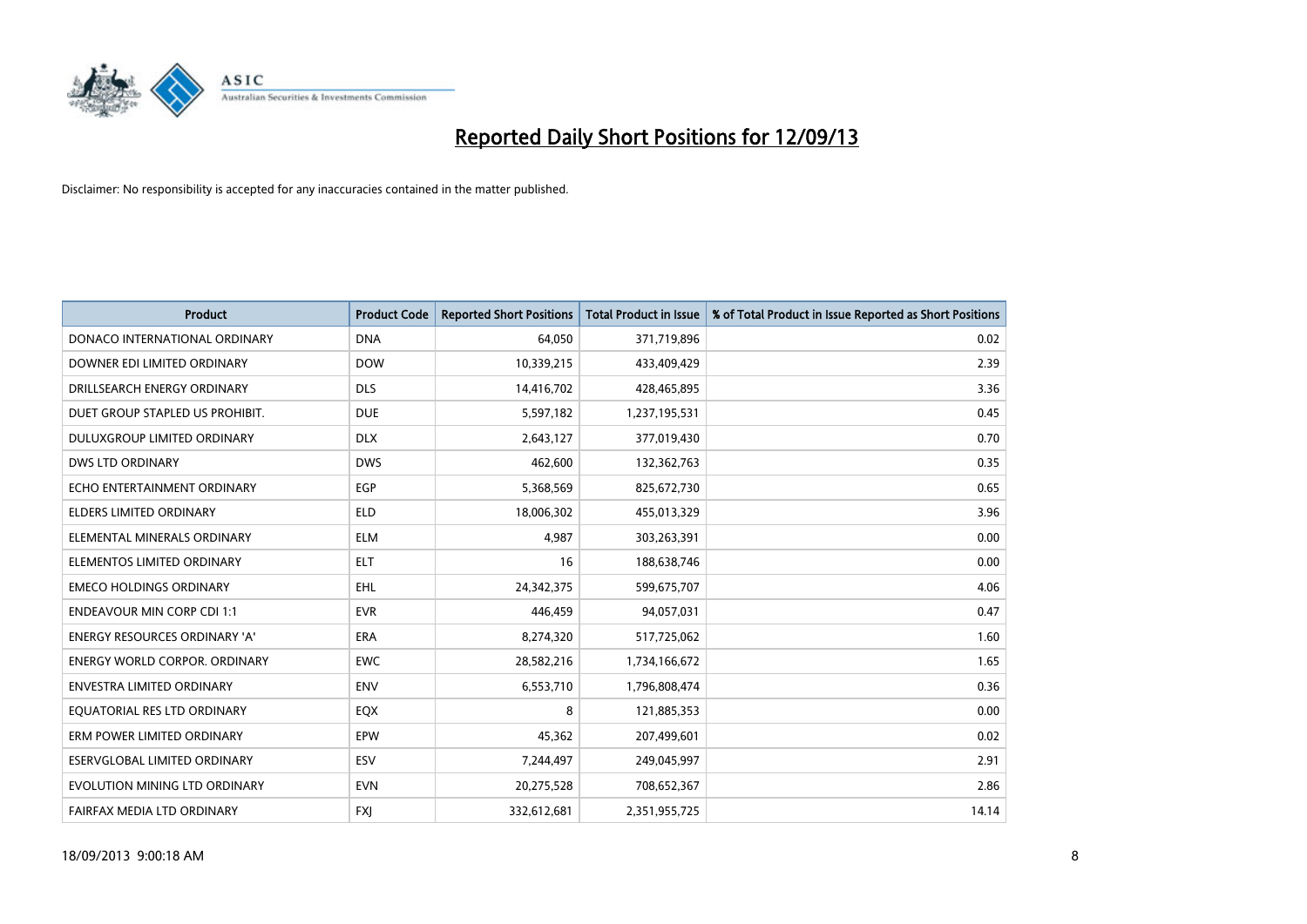

| <b>Product</b>                         | <b>Product Code</b> | <b>Reported Short Positions</b> | <b>Total Product in Issue</b> | % of Total Product in Issue Reported as Short Positions |
|----------------------------------------|---------------------|---------------------------------|-------------------------------|---------------------------------------------------------|
| <b>FANTASTIC HOLDINGS ORDINARY</b>     | <b>FAN</b>          | 16,584                          | 103,068,398                   | 0.02                                                    |
| FAR LTD ORDINARY                       | FAR                 | 24,472,757                      | 2,499,846,742                 | 0.98                                                    |
| FEDERATION CNTRES ORD/UNIT STAPLED SEC | <b>FDC</b>          | 2,838,831                       | 1,427,641,565                 | 0.20                                                    |
| FINBAR GROUP LIMITED ORDINARY          | <b>FRI</b>          | 7,994                           | 218,006,169                   | 0.00                                                    |
| FISHER & PAYKEL H. ORDINARY            | <b>FPH</b>          | 230,517                         | 546,645,862                   | 0.04                                                    |
| FKP PROPERTY GROUP STAPLED SECURITIES  | <b>FKP</b>          | 10,729,677                      | 321,578,705                   | 3.34                                                    |
| FLEETWOOD CORP ORDINARY                | <b>FWD</b>          | 1,796,133                       | 60,522,619                    | 2.97                                                    |
| FLETCHER BUILDING ORDINARY             | <b>FBU</b>          | 4,779,052                       | 686,096,427                   | 0.70                                                    |
| FLEXIGROUP LIMITED ORDINARY            | <b>FXL</b>          | 9,420                           | 303,385,394                   | 0.00                                                    |
| <b>FLIGHT CENTRE ORDINARY</b>          | <b>FLT</b>          | 3,367,538                       | 100,523,468                   | 3.35                                                    |
| FLINDERS MINES LTD ORDINARY            | <b>FMS</b>          | 7,216,236                       | 1,824,843,676                 | 0.40                                                    |
| <b>FOCUS MINERALS LTD ORDINARY</b>     | <b>FML</b>          | 39,623,653                      | 9,137,375,877                 | 0.43                                                    |
| FORGE GROUP LIMITED ORDINARY           | FGE                 | 1,210,999                       | 86,169,014                    | 1.41                                                    |
| FORTESCUE METALS GRP ORDINARY          | <b>FMG</b>          | 164,647,780                     | 3,113,798,659                 | 5.29                                                    |
| <b>G.U.D. HOLDINGS ORDINARY</b>        | <b>GUD</b>          | 5,923,652                       | 71,341,319                    | 8.30                                                    |
| <b>G8 EDUCATION LIMITED ORDINARY</b>   | <b>GEM</b>          | 1,848,664                       | 273,190,260                   | 0.68                                                    |
| <b>GALAXY RESOURCES ORDINARY</b>       | GXY                 | 5,721,013                       | 800,152,412                   | 0.71                                                    |
| <b>GEODYNAMICS LIMITED ORDINARY</b>    | GDY                 | 850                             | 406,452,608                   | 0.00                                                    |
| GI DYNAMICS, INC CDI US PROHIBITED     | GID                 | 3,374                           | 389,977,755                   | 0.00                                                    |
| <b>GINDALBIE METALS LTD ORDINARY</b>   | GBG                 | 52,768,082                      | 1,492,982,791                 | 3.53                                                    |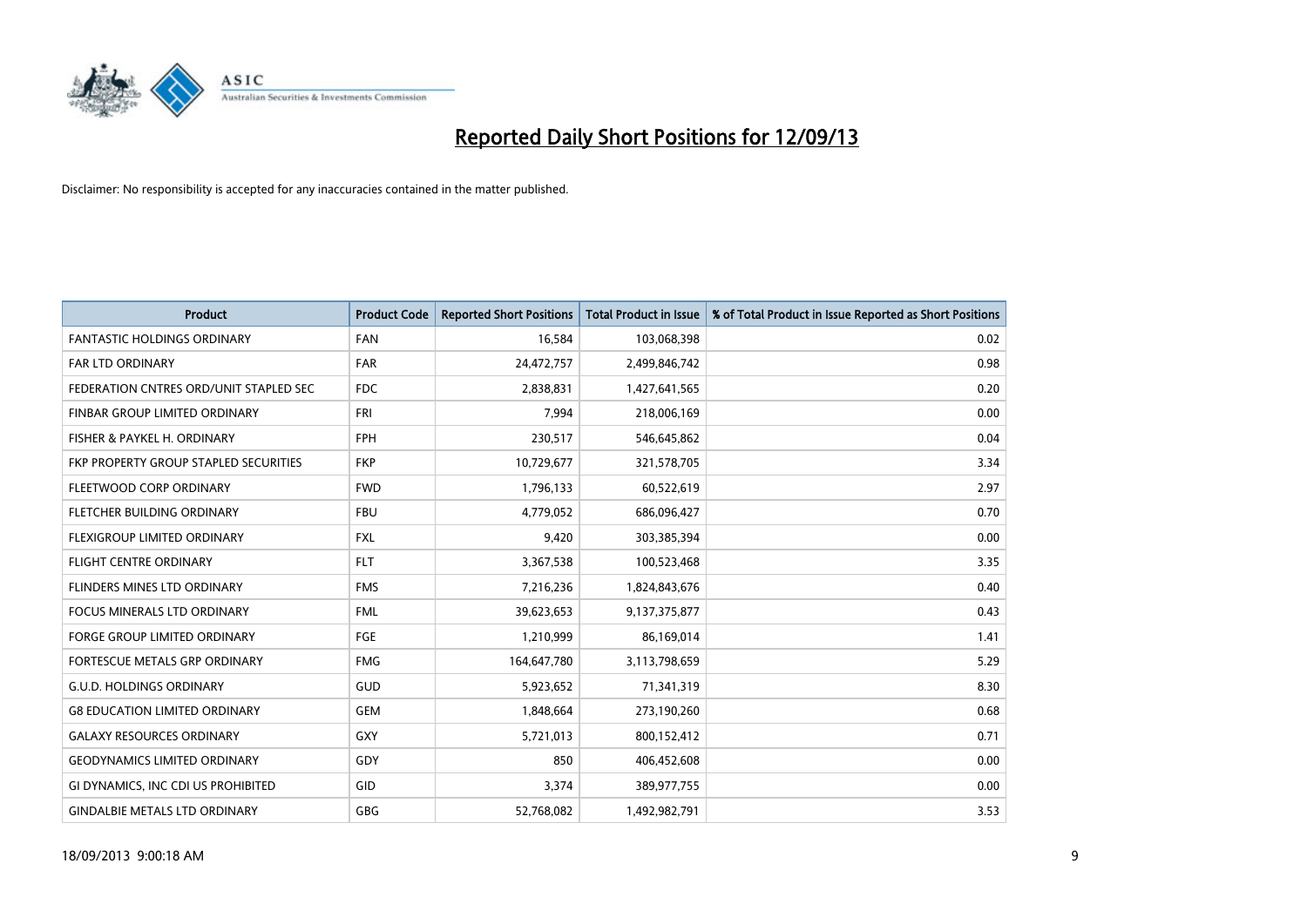

| <b>Product</b>                                   | <b>Product Code</b> | <b>Reported Short Positions</b> | <b>Total Product in Issue</b> | % of Total Product in Issue Reported as Short Positions |
|--------------------------------------------------|---------------------|---------------------------------|-------------------------------|---------------------------------------------------------|
| <b>GOODMAN FIELDER, ORDINARY</b>                 | <b>GFF</b>          | 35,841,801                      | 1,955,559,207                 | 1.83                                                    |
| <b>GOODMAN GROUP STAPLED</b>                     | GMG                 | 4,601,745                       | 1,718,698,949                 | 0.27                                                    |
| <b>GPT GROUP STAPLED SEC.</b>                    | <b>GPT</b>          | 7,421,657                       | 1,728,458,473                 | 0.43                                                    |
| <b>GRAINCORP LIMITED A CLASS ORDINARY</b>        | <b>GNC</b>          | 37,707                          | 228,855,628                   | 0.02                                                    |
| <b>GRANGE RESOURCES, ORDINARY</b>                | GRR                 | 5,630,031                       | 1,156,492,195                 | 0.49                                                    |
| <b>GREENCROSS LIMITED ORDINARY</b>               | <b>GXL</b>          | 43,587                          | 37,454,599                    | 0.12                                                    |
| <b>GREENLAND MIN EN LTD ORDINARY</b>             | GGG                 | 3,911,383                       | 572,720,096                   | 0.68                                                    |
| <b>GROWTHPOINT PROPERTY ORD/UNIT STAPLED SEC</b> | GOZ                 | 49,999                          | 414,229,412                   | 0.01                                                    |
| <b>GRYPHON MINERALS LTD ORDINARY</b>             | GRY                 | 10,977,112                      | 400,691,164                   | 2.74                                                    |
| <b>GUILDFORD COAL LTD ORDINARY</b>               | <b>GUF</b>          | 458,540                         | 635,046,899                   | 0.07                                                    |
| <b>GWA GROUP LTD ORDINARY</b>                    | <b>GWA</b>          | 14,366,923                      | 306,533,770                   | 4.69                                                    |
| HARVEY NORMAN ORDINARY                           | <b>HVN</b>          | 60,763,085                      | 1,062,316,784                 | 5.72                                                    |
| <b>HENDERSON GROUP CDI 1:1</b>                   | <b>HGG</b>          | 1,325,255                       | 733,252,837                   | 0.18                                                    |
| HFA HOLDINGS LIMITED ORDINARY                    | <b>HFA</b>          | 3,863                           | 118,738,157                   | 0.00                                                    |
| <b>HIGHLANDS PACIFIC ORDINARY</b>                | <b>HIG</b>          | 500,001                         | 789,344,774                   | 0.06                                                    |
| HILLGROVE RES LTD ORDINARY                       | <b>HGO</b>          | 3,213,446                       | 1,023,760,221                 | 0.31                                                    |
| HILLS HOLDINGS LTD ORDINARY                      | HIL                 | 65,064                          | 246,500,444                   | 0.03                                                    |
| HORIZON OIL LIMITED ORDINARY                     | <b>HZN</b>          | 71,013,759                      | 1,297,449,932                 | 5.47                                                    |
| HOT CHILI LTD ORDINARY                           | <b>HCH</b>          | 10,000                          | 332,758,886                   | 0.00                                                    |
| <b>ICON ENERGY LIMITED ORDINARY</b>              | ICN                 | 19,230                          | 535,455,958                   | 0.00                                                    |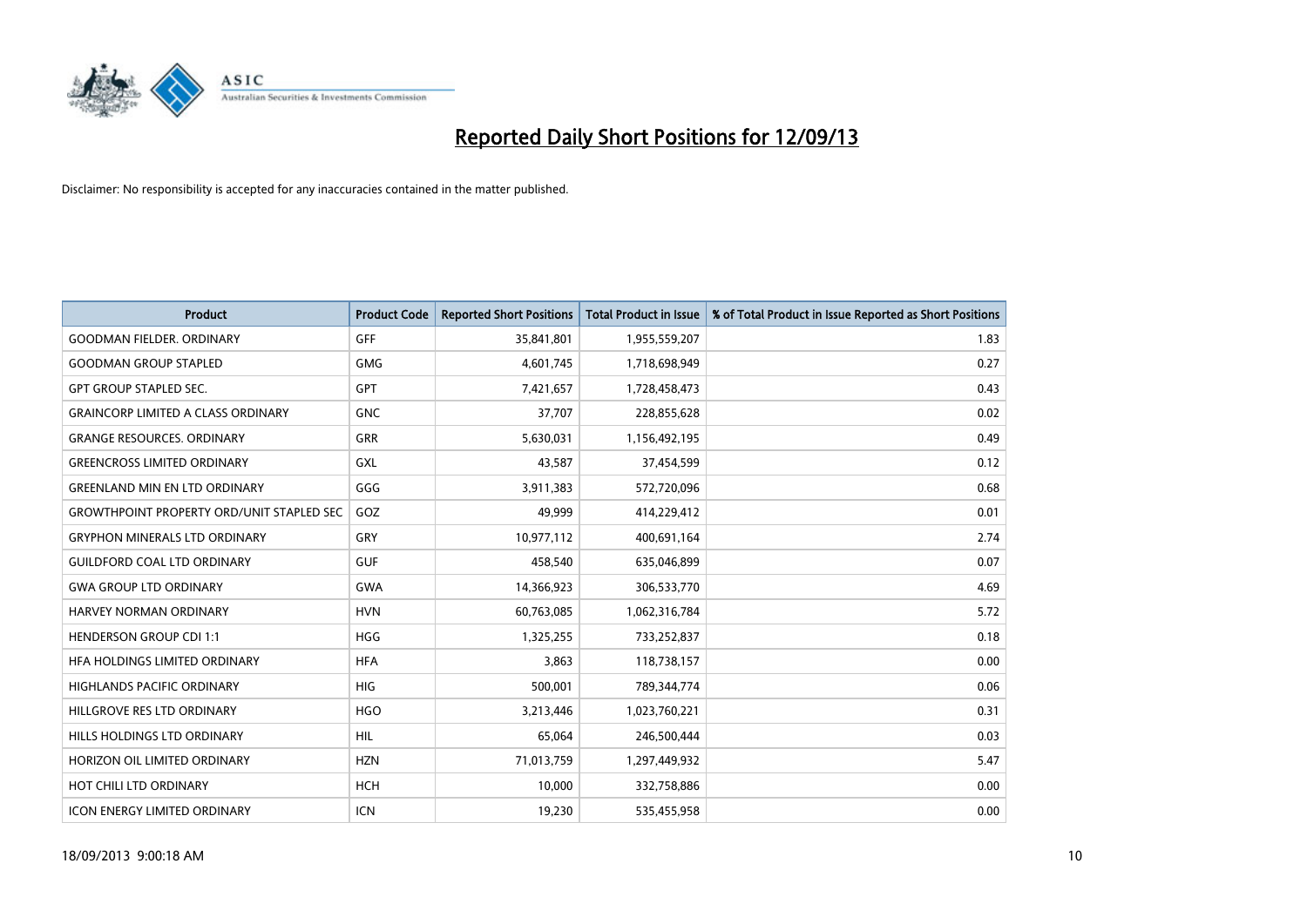

| <b>Product</b>                                  | <b>Product Code</b> | <b>Reported Short Positions</b> | <b>Total Product in Issue</b> | % of Total Product in Issue Reported as Short Positions |
|-------------------------------------------------|---------------------|---------------------------------|-------------------------------|---------------------------------------------------------|
| <b>IINET LIMITED ORDINARY</b>                   | <b>IIN</b>          | 2,300,208                       | 161,238,847                   | 1.43                                                    |
| ILUKA RESOURCES ORDINARY                        | ILU                 | 38,847,946                      | 418,700,517                   | 9.28                                                    |
| <b>IMDEX LIMITED ORDINARY</b>                   | <b>IMD</b>          | 4,158,020                       | 210,473,188                   | 1.98                                                    |
| IMF (AUSTRALIA) LTD ORDINARY                    | <b>IMF</b>          | 2,598,679                       | 123,203,426                   | 2.11                                                    |
| <b>INCITEC PIVOT ORDINARY</b>                   | <b>IPL</b>          | 19,588,847                      | 1,628,730,107                 | 1.20                                                    |
| <b>INDEPENDENCE GROUP ORDINARY</b>              | <b>IGO</b>          | 4,160,742                       | 233,323,905                   | 1.78                                                    |
| <b>INDOPHIL RESOURCES ORDINARY</b>              | <b>IRN</b>          | 1,731,265                       | 1,203,146,194                 | 0.14                                                    |
| <b>INFIGEN ENERGY STAPLED SECURITIES</b>        | <b>IFN</b>          | 3,373,700                       | 764,993,434                   | 0.44                                                    |
| <b>INFOMEDIA LTD ORDINARY</b>                   | <b>IFM</b>          | 171,762                         | 304,833,155                   | 0.06                                                    |
| INGENIA GROUP STAPLED SECURITIES                | <b>INA</b>          | 1,046,991                       | 507,179,194                   | 0.21                                                    |
| INOVA RESOURCES LTD ORDINARY                    | <b>IVA</b>          | 1,413,844                       | 728,618,577                   | 0.19                                                    |
| <b>INSURANCE AUSTRALIA ORDINARY</b>             | <b>IAG</b>          | 2,912,315                       | 2,079,034,021                 | 0.14                                                    |
| <b>INTREPID MINES ORDINARY</b>                  | <b>IAU</b>          | 19,933,342                      | 556,118,015                   | 3.58                                                    |
| <b>INVESTA OFFICE FUND STAPLED SECURITIES</b>   | <b>IOF</b>          | 1,195,116                       | 614,047,458                   | 0.19                                                    |
| <b>INVOCARE LIMITED ORDINARY</b>                | <b>IVC</b>          | 5,399,512                       | 110,030,298                   | 4.91                                                    |
| <b>IOOF HOLDINGS LTD ORDINARY</b>               | IFL                 | 2,443,331                       | 232,118,034                   | 1.05                                                    |
| <b>IRESS LIMITED ORDINARY</b>                   | <b>IRE</b>          | 675,379                         | 158,585,126                   | 0.43                                                    |
| <b>IRON ORE HOLDINGS ORDINARY</b>               | <b>IOH</b>          | 26,197                          | 161,174,005                   | 0.02                                                    |
| <b>ISELECT LTD ORDINARY</b>                     | <b>ISU</b>          | 1,780,003                       | 259,964,894                   | 0.68                                                    |
| <b>IAMES HARDIE INDUST CHESS DEPOSITARY INT</b> | <b>IHX</b>          | 7,239,952                       | 442,474,844                   | 1.64                                                    |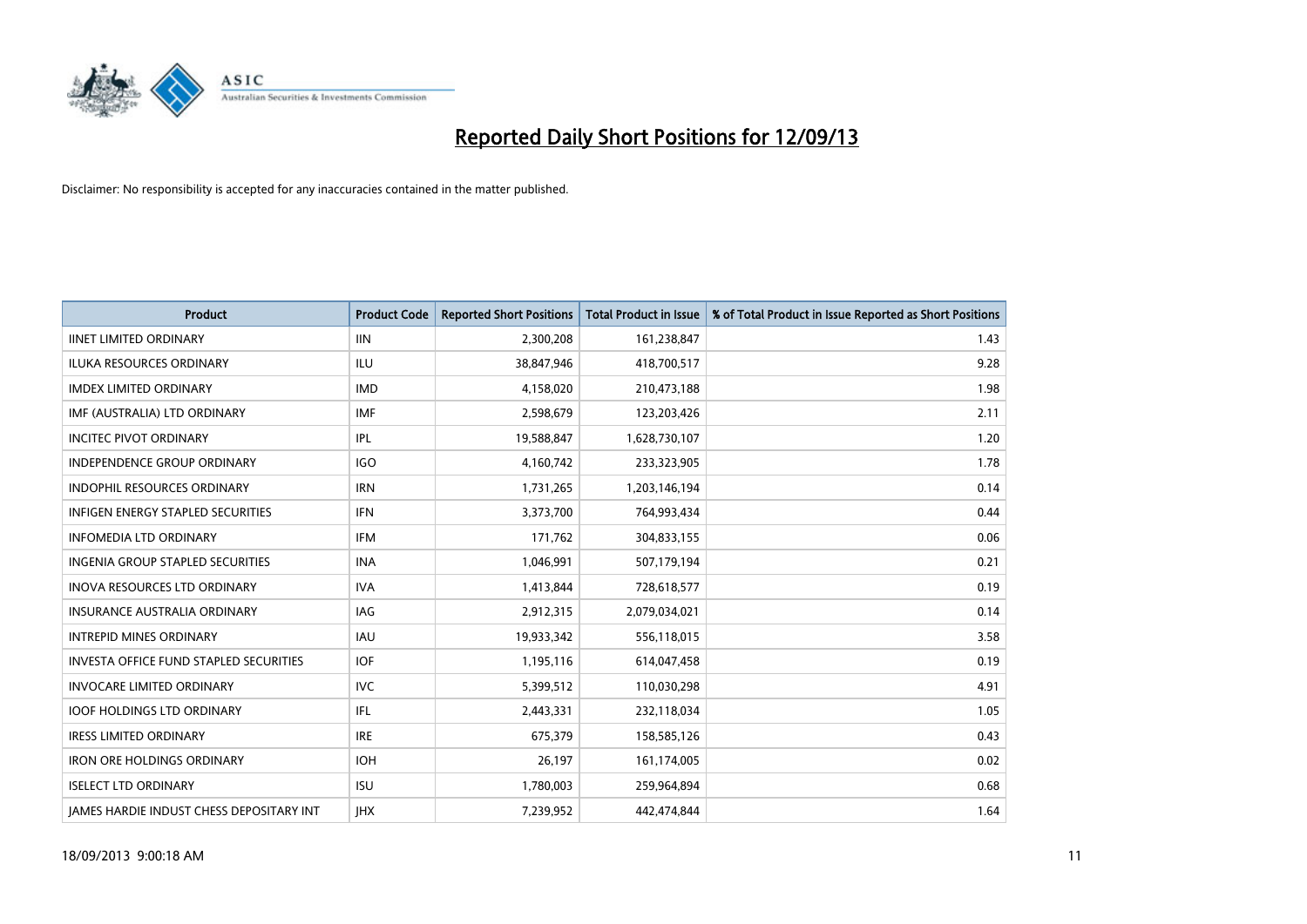

| <b>Product</b>                        | <b>Product Code</b> | <b>Reported Short Positions</b> | <b>Total Product in Issue</b> | % of Total Product in Issue Reported as Short Positions |
|---------------------------------------|---------------------|---------------------------------|-------------------------------|---------------------------------------------------------|
| <b>JB HI-FI LIMITED ORDINARY</b>      | <b>JBH</b>          | 9,027,897                       | 99,917,963                    | 9.04                                                    |
| <b>JUPITER MINES ORDINARY</b>         | <b>IMS</b>          | 9,874                           | 2,281,835,383                 | 0.00                                                    |
| <b>KAGARA LTD ORDINARY</b>            | KZL                 | 3,316,587                       | 798,953,117                   | 0.42                                                    |
| KAROON GAS AUSTRALIA ORDINARY         | <b>KAR</b>          | 818,090                         | 251,120,769                   | 0.33                                                    |
| KATHMANDU HOLD LTD ORDINARY           | <b>KMD</b>          | 23,847                          | 200,215,894                   | 0.01                                                    |
| <b>KBL MINING LIMITED ORDINARY</b>    | <b>KBL</b>          | 1,820                           | 393,535,629                   | 0.00                                                    |
| KINGSGATE CONSOLID. ORDINARY          | <b>KCN</b>          | 14,835,319                      | 152,284,777                   | 9.74                                                    |
| KINGSROSE MINING LTD ORDINARY         | <b>KRM</b>          | 437,474                         | 335,753,851                   | 0.13                                                    |
| LEIGHTON HOLDINGS ORDINARY            | LEI                 | 18,350,914                      | 337,235,188                   | 5.44                                                    |
| LEND LEASE GROUP UNIT/ORD STAPLED     | <b>LLC</b>          | 2,400,849                       | 575,508,314                   | 0.42                                                    |
| LINC ENERGY LTD ORDINARY              | <b>LNC</b>          | 16,808,019                      | 518,687,562                   | 3.24                                                    |
| LION SELECTION GRP ORDINARY           | <b>LSX</b>          | 36                              | 106,911,413                   | 0.00                                                    |
| LYCOPODIUM LIMITED ORDINARY           | <b>LYL</b>          | 90                              | 38,955,103                    | 0.00                                                    |
| LYNAS CORPORATION ORDINARY            | <b>LYC</b>          | 195,213,788                     | 1,960,801,292                 | 9.96                                                    |
| <b>M2 TELECOMMUNICATION ORDINARY</b>  | <b>MTU</b>          | 7,197,707                       | 178,498,822                   | 4.03                                                    |
| MACA LIMITED ORDINARY                 | <b>MLD</b>          | 232                             | 172,500,000                   | 0.00                                                    |
| MACMAHON HOLDINGS ORDINARY            | MAH                 | 1,282,714                       | 1,261,699,966                 | 0.10                                                    |
| MACQ ATLAS ROADS GRP ORDINARY STAPLED | <b>MOA</b>          | 17,891,888                      | 487,230,540                   | 3.67                                                    |
| MACQUARIE GROUP LTD ORDINARY          | MQG                 | 1,038,662                       | 339,888,036                   | 0.31                                                    |
| MACQUARIE TELECOM GP ORDINARY         | MAQ                 | 2,876                           | 20,967,121                    | 0.01                                                    |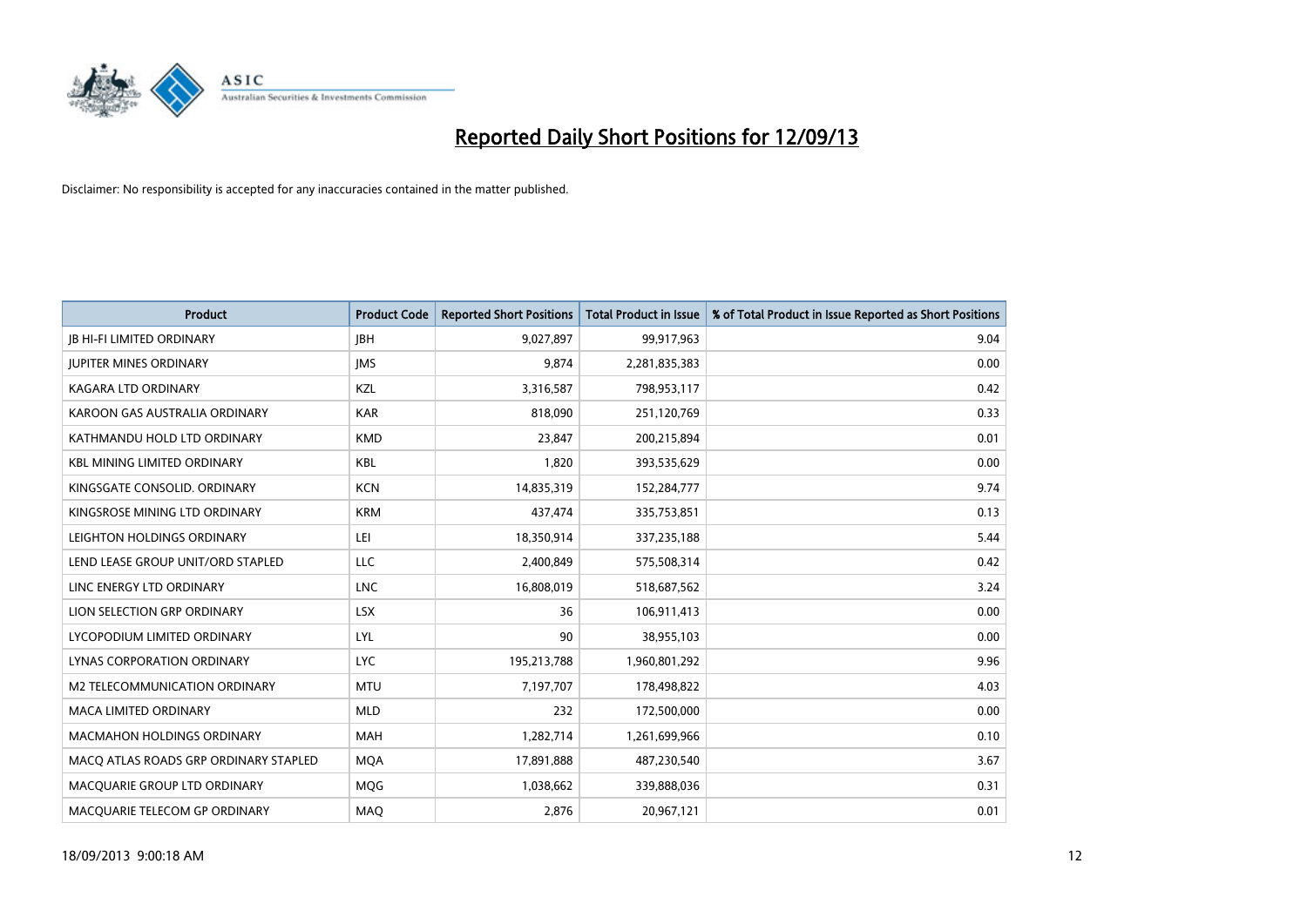

| <b>Product</b>                       | <b>Product Code</b> | <b>Reported Short Positions</b> | <b>Total Product in Issue</b> | % of Total Product in Issue Reported as Short Positions |
|--------------------------------------|---------------------|---------------------------------|-------------------------------|---------------------------------------------------------|
| MAGELLAN FIN GRP LTD ORDINARY        | <b>MFG</b>          | 597,063                         | 152,782,876                   | 0.39                                                    |
| <b>MATRIX C &amp; E LTD ORDINARY</b> | <b>MCE</b>          | 3,244,177                       | 94,555,428                    | 3.43                                                    |
| <b>MAVERICK DRILLING ORDINARY</b>    | <b>MAD</b>          | 10,348,990                      | 452,726,751                   | 2.29                                                    |
| MAXITRANS INDUSTRIES ORDINARY        | <b>MXI</b>          | 52,785                          | 183,993,392                   | 0.03                                                    |
| MCMILLAN SHAKESPEARE ORDINARY        | <b>MMS</b>          | 2,356,358                       | 74,523,965                    | 3.16                                                    |
| MEDUSA MINING LTD ORDINARY           | <b>MML</b>          | 1,647,521                       | 188,903,911                   | 0.87                                                    |
| MEO AUSTRALIA LTD ORDINARY           | <b>MEO</b>          | 10,845                          | 627,264,587                   | 0.00                                                    |
| <b>MERMAID MARINE ORDINARY</b>       | <b>MRM</b>          | 675,997                         | 230,918,607                   | 0.29                                                    |
| MESOBLAST LIMITED ORDINARY           | <b>MSB</b>          | 17,747,554                      | 315,423,901                   | 5.63                                                    |
| METALS X LIMITED ORDINARY            | <b>MLX</b>          | 77,960                          | 1,652,636,110                 | 0.00                                                    |
| METCASH LIMITED ORDINARY             | <b>MTS</b>          | 81,488,143                      | 880,704,786                   | 9.25                                                    |
| METMINCO LIMITED ORDINARY            | <b>MNC</b>          | 1,765,534                       | 1,749,543,023                 | 0.10                                                    |
| MICLYN EXP OFFSHR ORDINARY           | <b>MIO</b>          | 170,361                         | 281,538,972                   | 0.06                                                    |
| MIGHTY RIVER POWER ORDINARY          | <b>MYT</b>          | 3,794                           | 1,400,000,094                 | 0.00                                                    |
| MILTON CORPORATION ORDINARY          | <b>MLT</b>          | 5,592                           | 122,147,119                   | 0.00                                                    |
| MINCOR RESOURCES NL ORDINARY         | <b>MCR</b>          | 2,409,006                       | 188,208,274                   | 1.28                                                    |
| MINERAL DEPOSITS ORDINARY            | <b>MDL</b>          | 3,995,842                       | 83,538,786                    | 4.78                                                    |
| MINERAL RESOURCES. ORDINARY          | <b>MIN</b>          | 4,272,133                       | 185,987,992                   | 2.30                                                    |
| MIRABELA NICKEL LTD ORDINARY         | <b>MBN</b>          | 36,852,409                      | 876,801,147                   | 4.20                                                    |
| MIRVAC GROUP STAPLED SECURITIES      | <b>MGR</b>          | 4,432,265                       | 3,664,938,678                 | 0.12                                                    |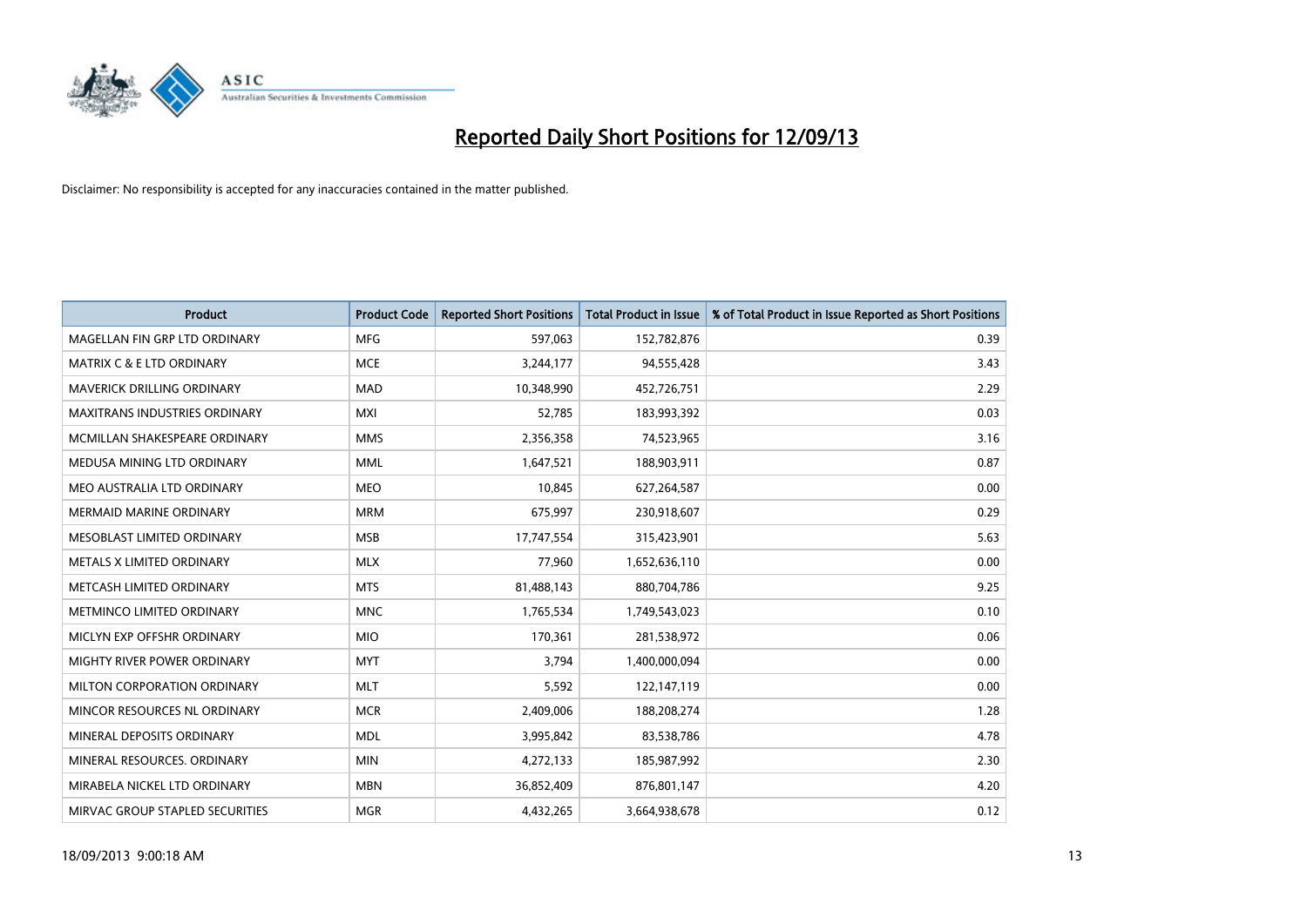

| <b>Product</b>                    | <b>Product Code</b> | <b>Reported Short Positions</b> | <b>Total Product in Issue</b> | % of Total Product in Issue Reported as Short Positions |
|-----------------------------------|---------------------|---------------------------------|-------------------------------|---------------------------------------------------------|
| MOLOPO ENERGY LTD ORDINARY        | <b>MPO</b>          | 871,336                         | 246,724,091                   | 0.35                                                    |
| MONADELPHOUS GROUP ORDINARY       | <b>MND</b>          | 11,693,683                      | 90,940,258                    | 12.86                                                   |
| MORTGAGE CHOICE LTD ORDINARY      | <b>MOC</b>          | 768,332                         | 123,431,282                   | 0.62                                                    |
| <b>MOUNT GIBSON IRON ORDINARY</b> | <b>MGX</b>          | 15,145,216                      | 1,090,584,232                 | 1.39                                                    |
| MULTIPLEX SITES SITES             | <b>MXUPA</b>        | 1,276                           | 4,500,000                     | 0.03                                                    |
| MURCHISON METALS LTD ORDINARY     | <b>MMX</b>          | 3,050,022                       | 450,497,346                   | 0.68                                                    |
| MYER HOLDINGS LTD ORDINARY        | <b>MYR</b>          | 78,330,163                      | 583,794,551                   | 13.42                                                   |
| NATIONAL AUST, BANK ORDINARY      | <b>NAB</b>          | 5,533,867                       | 2,348,892,519                 | 0.24                                                    |
| NAVITAS LIMITED ORDINARY          | <b>NVT</b>          | 2,619,764                       | 375,367,918                   | 0.70                                                    |
| NEON ENERGY LIMITED ORDINARY      | <b>NEN</b>          | 333,195                         | 553,037,848                   | 0.06                                                    |
| NEW HOPE CORPORATION ORDINARY     | <b>NHC</b>          | 1,252,475                       | 830,715,225                   | 0.15                                                    |
| NEW STANDARD ENERGY ORDINARY      | <b>NSE</b>          | 322,032                         | 305,331,847                   | 0.11                                                    |
| NEWCREST MINING ORDINARY          | <b>NCM</b>          | 4,150,282                       | 766,510,971                   | 0.54                                                    |
| NEWS CORP A NON-VOTING CDI        | <b>NWSLV</b>        | 2,988,097                       | 379,423,551                   | 0.79                                                    |
| NEWS CORP B VOTING CDI            | <b>NWS</b>          | 357,385                         | 199,630,239                   | 0.18                                                    |
| NEWSAT LIMITED ORDINARY           | <b>NWT</b>          | 8,400                           | 547,078,507                   | 0.00                                                    |
| NEXTDC LIMITED ORDINARY           | <b>NXT</b>          | 5,241,356                       | 192,904,486                   | 2.72                                                    |
| NEXUS ENERGY LIMITED ORDINARY     | <b>NXS</b>          | 2,243,745                       | 1,330,219,459                 | 0.17                                                    |
| NIB HOLDINGS LIMITED ORDINARY     | <b>NHF</b>          | 3,792,754                       | 439,004,182                   | 0.86                                                    |
| NIDO PETROLEUM ORDINARY           | <b>NDO</b>          | 42,500                          | 2,046,650,968                 | 0.00                                                    |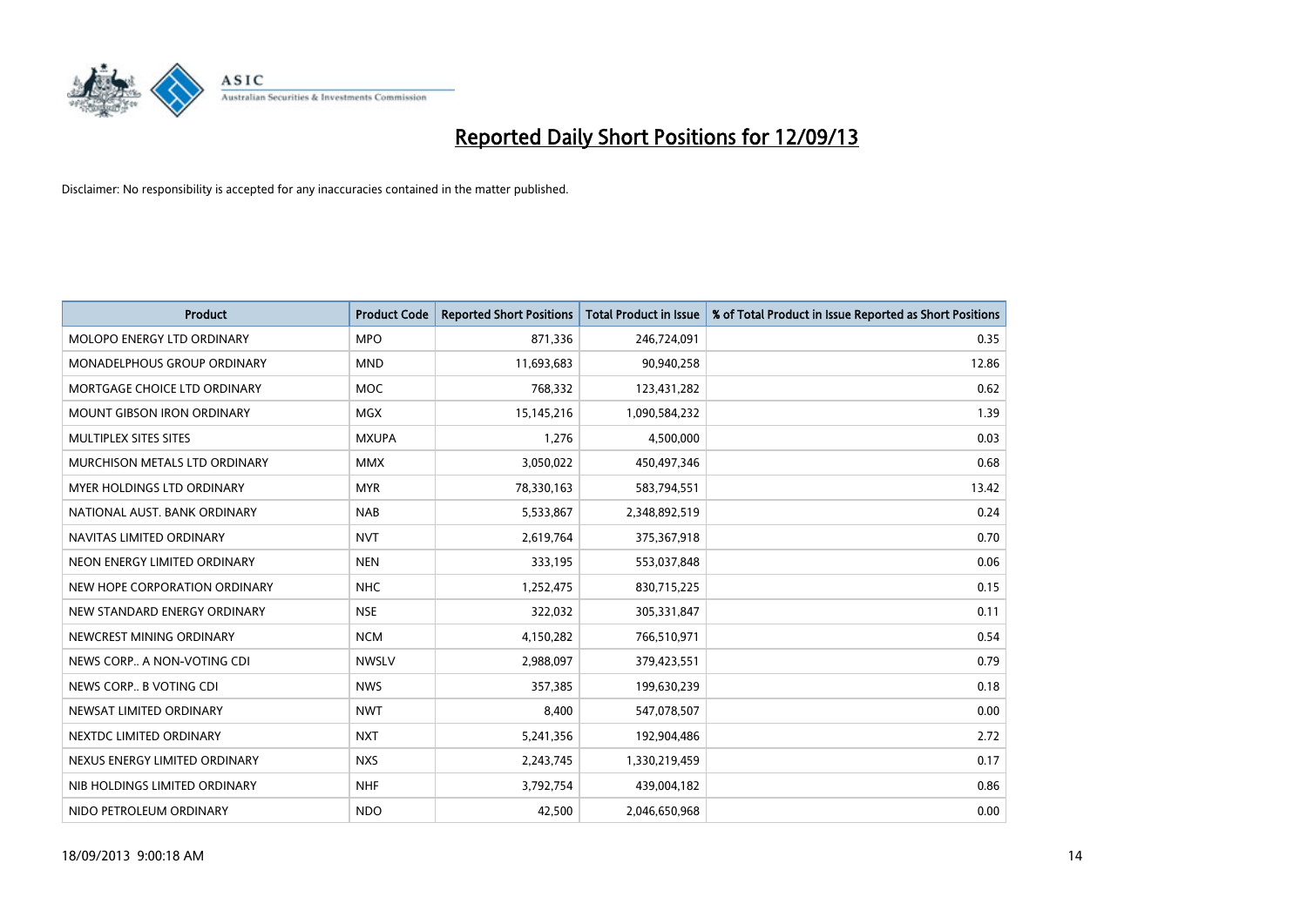

| <b>Product</b>                        | <b>Product Code</b> | <b>Reported Short Positions</b> | <b>Total Product in Issue</b> | % of Total Product in Issue Reported as Short Positions |
|---------------------------------------|---------------------|---------------------------------|-------------------------------|---------------------------------------------------------|
| NOBLE MINERAL RES ORDINARY            | <b>NMG</b>          | 2,365,726                       | 666,397,952                   | 0.36                                                    |
| NORTHERN IRON LTD ORDINARY            | <b>NFE</b>          | 2,337,236                       | 484,405,314                   | 0.48                                                    |
| NORTHERN STAR ORDINARY                | <b>NST</b>          | 5,374,405                       | 424,279,762                   | 1.27                                                    |
| NOVOGEN LIMITED ORDINARY              | <b>NRT</b>          | 127,291                         | 143,691,221                   | 0.09                                                    |
| NRW HOLDINGS LIMITED ORDINARY         | <b>NWH</b>          | 14,965,757                      | 278,888,011                   | 5.37                                                    |
| NUCOAL RESOURCES LTD ORDINARY         | <b>NCR</b>          | 90,001                          | 768,612,354                   | 0.01                                                    |
| NUFARM LIMITED ORDINARY               | <b>NUF</b>          | 17,330,771                      | 262,954,040                   | 6.59                                                    |
| <b>OAKTON LIMITED ORDINARY</b>        | <b>OKN</b>          | 666                             | 89,912,735                    | 0.00                                                    |
| OCEANAGOLD CORP. CHESS DEPOSITARY INT | OGC                 | 891,241                         | 293,587,920                   | 0.30                                                    |
| OIL SEARCH LTD ORDINARY               | <b>OSH</b>          | 5,716,749                       | 1,340,018,530                 | 0.43                                                    |
| OM HOLDINGS LIMITED ORDINARY          | OMH                 | 3,122,981                       | 733,423,337                   | 0.43                                                    |
| ORICA LIMITED ORDINARY                | ORI                 | 11,123,708                      | 368,203,632                   | 3.02                                                    |
| ORIGIN ENERGY ORDINARY                | ORG                 | 10,997,385                      | 1,098,072,141                 | 1.00                                                    |
| OROCOBRE LIMITED ORDINARY             | <b>ORE</b>          | 233,219                         | 117,745,140                   | 0.20                                                    |
| OROTONGROUP LIMITED ORDINARY          | ORL                 | 466,396                         | 40,880,902                    | 1.14                                                    |
| OZ MINERALS ORDINARY                  | OZL                 | 9,237,758                       | 303,470,022                   | 3.04                                                    |
| PACIFIC BRANDS ORDINARY               | <b>PBG</b>          | 8,984,429                       | 912,915,695                   | 0.98                                                    |
| PALADIN ENERGY LTD ORDINARY           | <b>PDN</b>          | 50,096,012                      | 963,332,074                   | 5.20                                                    |
| PANAUST LIMITED ORDINARY              | <b>PNA</b>          | 3,155,390                       | 619,084,930                   | 0.51                                                    |
| PANORAMIC RESOURCES ORDINARY          | PAN                 | 368,966                         | 260,676,416                   | 0.14                                                    |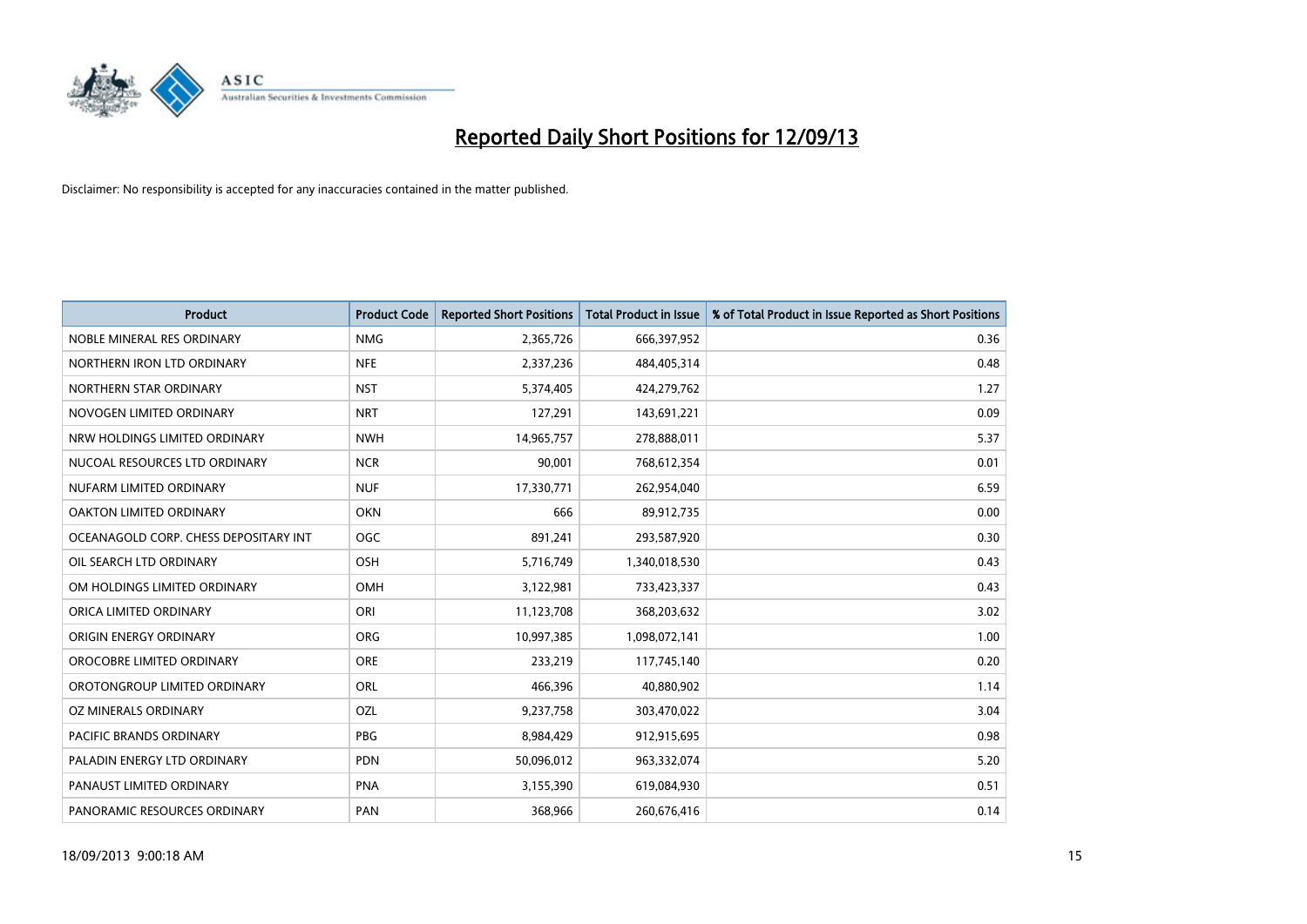

| <b>Product</b>               | <b>Product Code</b> | <b>Reported Short Positions</b> | <b>Total Product in Issue</b> | % of Total Product in Issue Reported as Short Positions |
|------------------------------|---------------------|---------------------------------|-------------------------------|---------------------------------------------------------|
| PANTERRA GOLD LTD ORDINARY   | PGI                 | 1                               | 761,580,455                   | 0.00                                                    |
| PAPERLINX LIMITED ORDINARY   | <b>PPX</b>          | 48,101                          | 609,280,761                   | 0.01                                                    |
| PAPILLON RES LTD ORDINARY    | <b>PIR</b>          | 6,063,086                       | 337,944,210                   | 1.79                                                    |
| PATTIES FOODS LTD ORDINARY   | PFL                 | 31,057                          | 139,065,639                   | 0.02                                                    |
| PEET LIMITED ORDINARY        | <b>PPC</b>          | 2,990,350                       | 431,986,887                   | 0.69                                                    |
| PERILYA LIMITED ORDINARY     | PEM                 | 804,719                         | 769,316,426                   | 0.10                                                    |
| PERPETUAL LIMITED ORDINARY   | PPT                 | 2,185,054                       | 41,980,678                    | 5.20                                                    |
| PERSEUS MINING LTD ORDINARY  | PRU                 | 6,700,690                       | 457,962,088                   | 1.46                                                    |
| PHARMAXIS LTD ORDINARY       | <b>PXS</b>          | 7,185,928                       | 308,548,389                   | 2.33                                                    |
| PLATINUM ASSET ORDINARY      | <b>PTM</b>          | 4,009,691                       | 578,215,695                   | 0.69                                                    |
| PLATINUM AUSTRALIA ORDINARY  | <b>PLA</b>          | 836,127                         | 504,968,043                   | 0.17                                                    |
| PMI GOLD CORP CDI 1:1        | <b>PVM</b>          | 252,040                         | 157,986,653                   | 0.16                                                    |
| PMP LIMITED ORDINARY         | <b>PMP</b>          | 164,903                         | 323,781,124                   | 0.05                                                    |
| PRANA BIOTECHNOLOGY ORDINARY | PBT                 | 300,000                         | 401,269,561                   | 0.07                                                    |
| PREMIER INVESTMENTS ORDINARY | <b>PMV</b>          | 1,366,040                       | 155,260,478                   | 0.88                                                    |
| PRIMA BIOMED LTD ORDINARY    | <b>PRR</b>          | 512,422                         | 1,228,709,341                 | 0.04                                                    |
| PRIMARY HEALTH CARE ORDINARY | <b>PRY</b>          | 23,287,233                      | 503,921,941                   | 4.62                                                    |
| PRIME MEDIA GRP LTD ORDINARY | <b>PRT</b>          | 53,294                          | 366,330,303                   | 0.01                                                    |
| PROGRAMMED ORDINARY          | <b>PRG</b>          | 137,278                         | 118,229,190                   | 0.12                                                    |
| PURA VIDA ENERGY NL ORDINARY | <b>PVD</b>          | 250,000                         | 80,583,514                    | 0.31                                                    |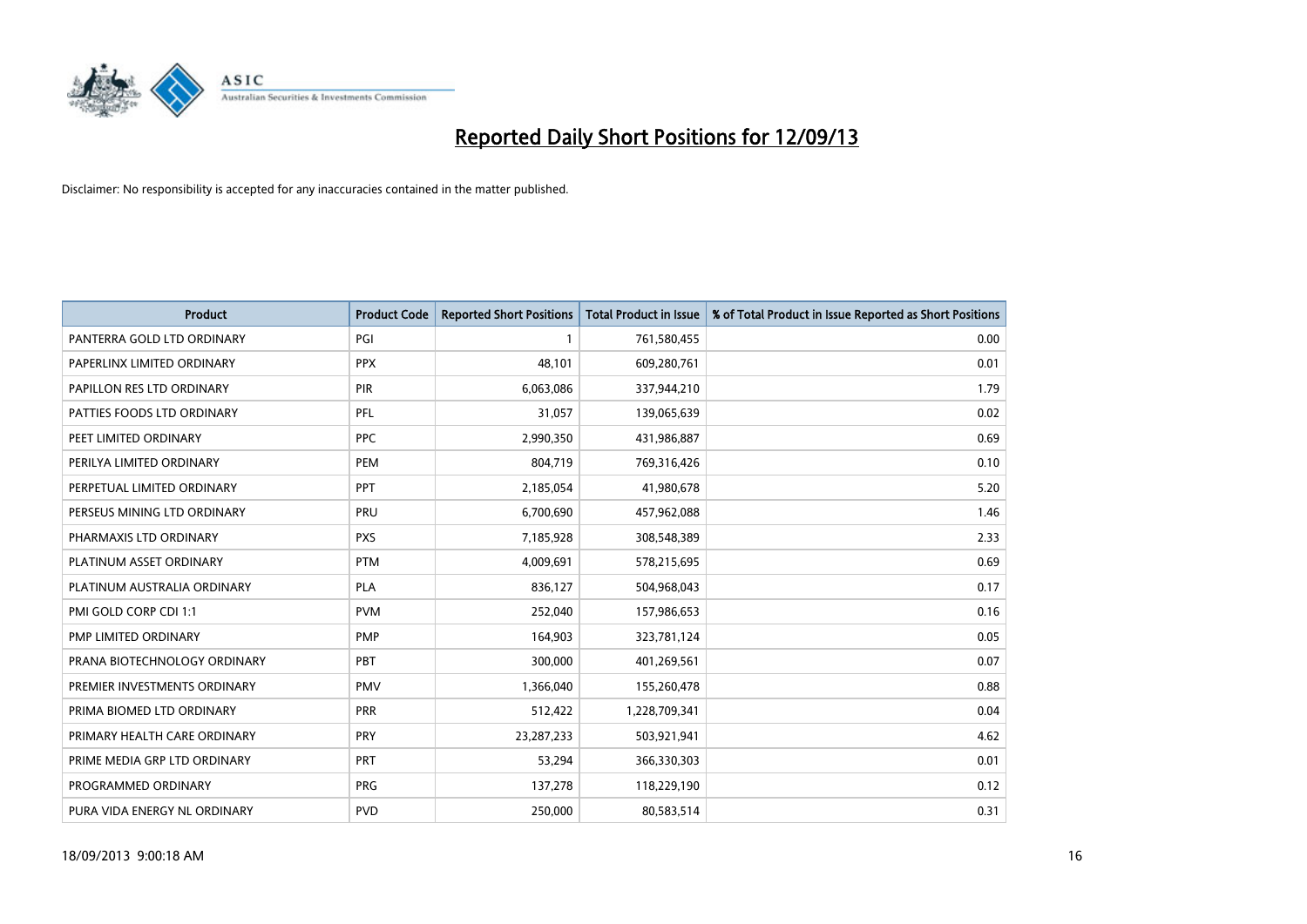

| <b>Product</b>                      | <b>Product Code</b> | <b>Reported Short Positions</b> | <b>Total Product in Issue</b> | % of Total Product in Issue Reported as Short Positions |
|-------------------------------------|---------------------|---------------------------------|-------------------------------|---------------------------------------------------------|
| <b>QANTAS AIRWAYS ORDINARY</b>      | QAN                 | 39,375,616                      | 2,241,745,788                 | 1.76                                                    |
| <b>OBE INSURANCE GROUP ORDINARY</b> | <b>OBE</b>          | 16,103,473                      | 1,220,868,532                 | 1.32                                                    |
| ORXPHARMA LTD ORDINARY              | <b>QRX</b>          | 267,610                         | 144,785,606                   | 0.18                                                    |
| <b>QUBE HOLDINGS LTD ORDINARY</b>   | <b>QUB</b>          | 12,744,902                      | 928,965,547                   | 1.37                                                    |
| RAMELIUS RESOURCES ORDINARY         | <b>RMS</b>          | 3,975,338                       | 337,974,409                   | 1.18                                                    |
| RAMSAY HEALTH CARE ORDINARY         | <b>RHC</b>          | 2,411,737                       | 202,081,252                   | 1.19                                                    |
| RANGE RESOURCES LTD ORDINARY        | <b>RRS</b>          | 324,458                         | 3,014,803,085                 | 0.01                                                    |
| <b>RCR TOMLINSON ORDINARY</b>       | <b>RCR</b>          | 357,736                         | 134,031,265                   | 0.27                                                    |
| <b>REA GROUP ORDINARY</b>           | <b>REA</b>          | 859,003                         | 131,714,699                   | 0.65                                                    |
| <b>RECKON LIMITED ORDINARY</b>      | <b>RKN</b>          | 3,001                           | 128,670,040                   | 0.00                                                    |
| <b>RED 5 LIMITED ORDINARY</b>       | <b>RED</b>          | 1,209,472                       | 135,488,008                   | 0.89                                                    |
| <b>RED FORK ENERGY ORDINARY</b>     | <b>RFE</b>          | 3,516,494                       | 499,551,719                   | 0.70                                                    |
| REDBANK ENERGY LTD ORDINARY         | AEJ                 | 13                              | 786,287                       | 0.00                                                    |
| REECE AUSTRALIA LTD. ORDINARY       | <b>REH</b>          | 408                             | 99,600,000                    | 0.00                                                    |
| REED RESOURCES LTD ORDINARY         | <b>RDR</b>          | 50,000                          | 521,897,064                   | 0.01                                                    |
| <b>REGIS RESOURCES ORDINARY</b>     | <b>RRL</b>          | 4,724,613                       | 477,963,824                   | 0.99                                                    |
| RESMED INC CDI 10:1                 | <b>RMD</b>          | 10,582,017                      | 1,556,242,300                 | 0.68                                                    |
| RESOLUTE MINING ORDINARY            | <b>RSG</b>          | 3,339,280                       | 640,994,224                   | 0.52                                                    |
| RESOURCE EQUIP LTD ORDINARY         | <b>ROL</b>          | 5,000                           | 249,065,471                   | 0.00                                                    |
| RESOURCE GENERATION ORDINARY        | <b>RES</b>          | 424,870                         | 332,234,604                   | 0.13                                                    |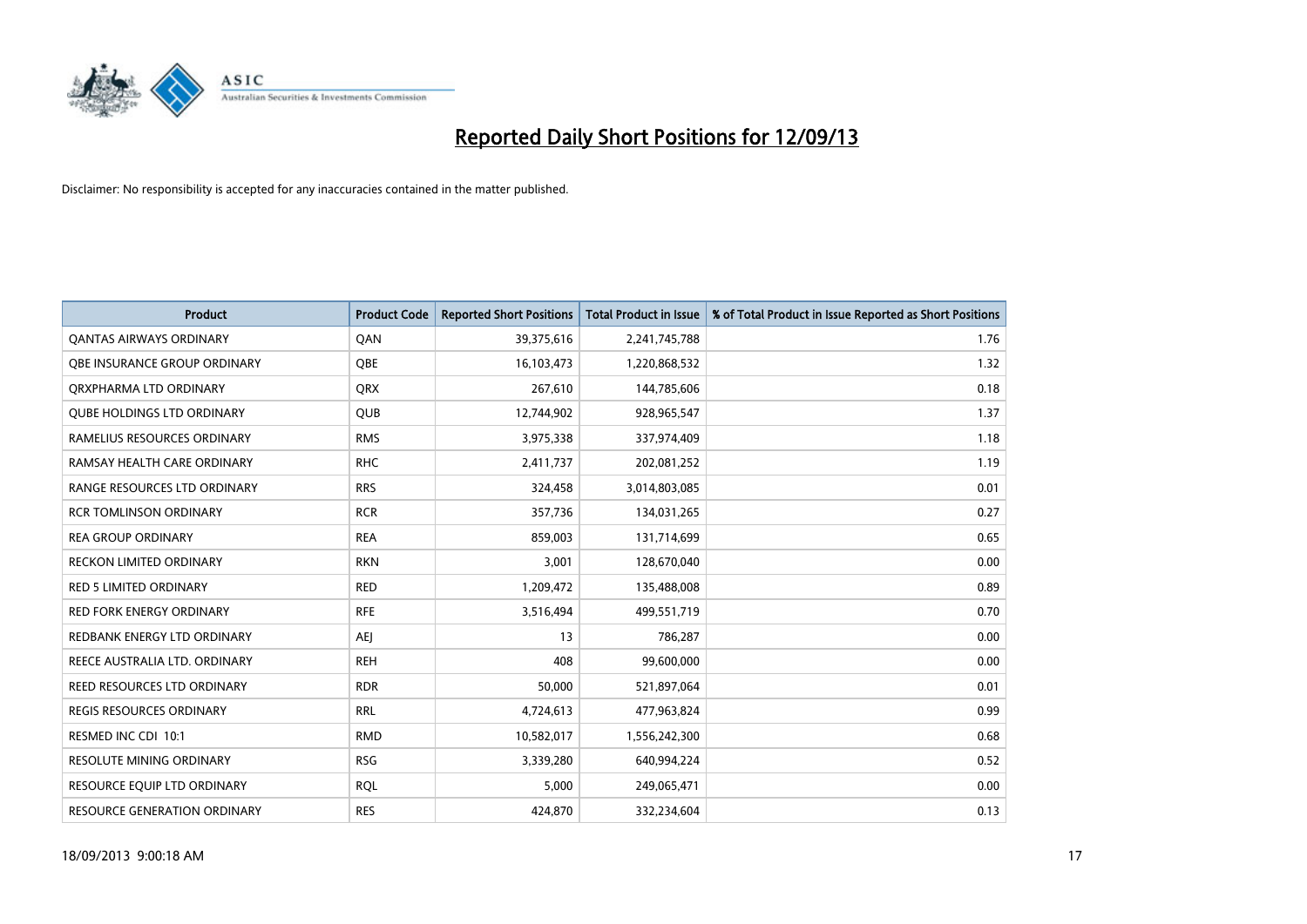

| <b>Product</b>                               | <b>Product Code</b> | <b>Reported Short Positions</b> | <b>Total Product in Issue</b> | % of Total Product in Issue Reported as Short Positions |
|----------------------------------------------|---------------------|---------------------------------|-------------------------------|---------------------------------------------------------|
| <b>RETAIL FOOD GROUP ORDINARY</b>            | <b>RFG</b>          | 3,018,792                       | 130,301,190                   | 2.32                                                    |
| REX MINERALS LIMITED ORDINARY                | <b>RXM</b>          | 2,472,880                       | 188,907,284                   | 1.31                                                    |
| RHG LIMITED ORDINARY                         | <b>RHG</b>          | 1,085                           | 308,483,177                   | 0.00                                                    |
| <b>RIALTO ENERGY ORDINARY</b>                | <b>RIA</b>          | 41                              | 1,155,765,100                 | 0.00                                                    |
| <b>RIDLEY CORPORATION ORDINARY</b>           | <b>RIC</b>          | 487,929                         | 307,817,071                   | 0.16                                                    |
| RIO TINTO LIMITED ORDINARY                   | <b>RIO</b>          | 6,594,424                       | 435,758,720                   | 1.51                                                    |
| <b>ROBUST RESOURCES ORDINARY</b>             | <b>ROL</b>          | 10,000                          | 102,829,826                   | 0.01                                                    |
| ROC OIL COMPANY ORDINARY                     | <b>ROC</b>          | 1,358,335                       | 683,235,552                   | 0.20                                                    |
| SAI GLOBAL LIMITED ORDINARY                  | SAI                 | 7,257,547                       | 209,694,571                   | 3.46                                                    |
| SALMAT LIMITED ORDINARY                      | <b>SLM</b>          | 998                             | 159,812,799                   | 0.00                                                    |
| SAMSON OIL & GAS LTD ORDINARY                | SSN                 | 2,082,000                       | 2,547,617,329                 | 0.08                                                    |
| SANDFIRE RESOURCES ORDINARY                  | <b>SFR</b>          | 4,017,185                       | 155,640,968                   | 2.58                                                    |
| SANTOS LTD ORDINARY                          | <b>STO</b>          | 6,484,489                       | 965,686,749                   | 0.67                                                    |
| SARACEN MINERAL ORDINARY                     | SAR                 | 13,215,493                      | 595,263,186                   | 2.22                                                    |
| <b>SCA PROPERTY GROUP STAPLED SECURITIES</b> | SCP                 | 33,943,098                      | 642,417,140                   | 5.28                                                    |
| SEDGMAN LIMITED ORDINARY                     | SDM                 | 414,788                         | 220,368,310                   | 0.19                                                    |
| SEEK LIMITED ORDINARY                        | <b>SEK</b>          | 15,733,508                      | 338,841,361                   | 4.64                                                    |
| SELECT HARVESTS ORDINARY                     | SHV                 | 24,887                          | 57,462,851                    | 0.04                                                    |
| SENEX ENERGY LIMITED ORDINARY                | <b>SXY</b>          | 4,636,545                       | 1,141,310,350                 | 0.41                                                    |
| SERVICE STREAM ORDINARY                      | <b>SSM</b>          | 100                             | 283,418,867                   | 0.00                                                    |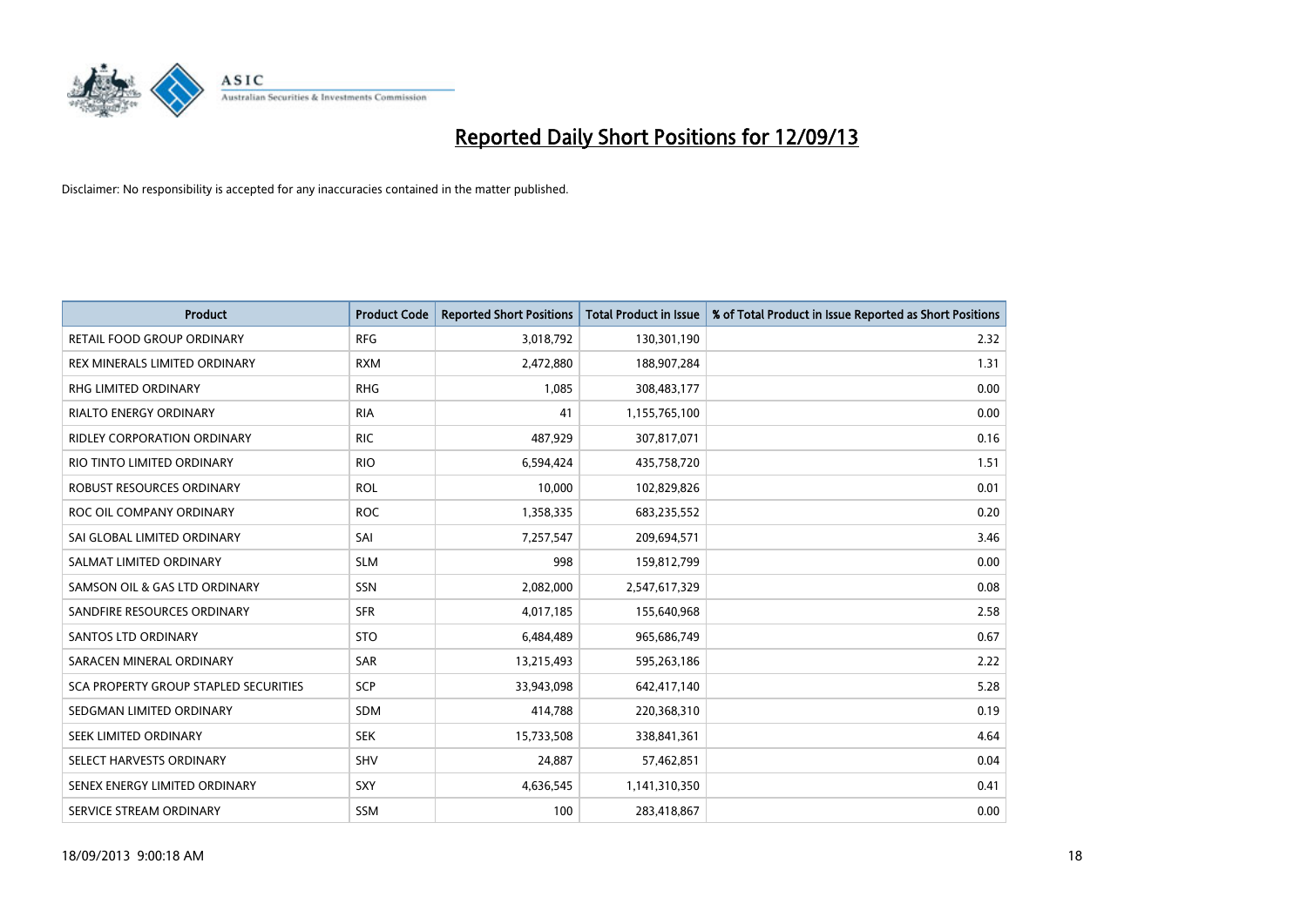

| <b>Product</b>                           | <b>Product Code</b> | <b>Reported Short Positions</b> | <b>Total Product in Issue</b> | % of Total Product in Issue Reported as Short Positions |
|------------------------------------------|---------------------|---------------------------------|-------------------------------|---------------------------------------------------------|
| SEVEN GROUP HOLDINGS ORDINARY            | <b>SVW</b>          | 4,826,738                       | 308,160,281                   | 1.57                                                    |
| SEVEN WEST MEDIA LTD ORDINARY            | <b>SWM</b>          | 3,158,499                       | 999,160,872                   | 0.32                                                    |
| SIGMA PHARMACEUTICAL ORDINARY            | <b>SIP</b>          | 2,852,728                       | 1,126,618,419                 | 0.25                                                    |
| SIHAYO GOLD LIMITED ORDINARY             | <b>SIH</b>          | 1                               | 844,832,293                   | 0.00                                                    |
| SILEX SYSTEMS ORDINARY                   | <b>SLX</b>          | 2,264,272                       | 170,249,150                   | 1.33                                                    |
| SILVER CHEF LIMITED ORDINARY             | SIV                 | 64,205                          | 28,769,977                    | 0.22                                                    |
| SILVER LAKE RESOURCE ORDINARY            | <b>SLR</b>          | 4,773,822                       | 434,988,914                   | 1.10                                                    |
| SIMS METAL MGMT LTD ORDINARY             | SGM                 | 9,566,189                       | 204,332,256                   | 4.68                                                    |
| SINGAPORE TELECOMM. CHESS DEPOSITARY INT | SGT                 | 2,511,396                       | 169,358,656                   | 1.48                                                    |
| SIRIUS RESOURCES NL ORDINARY             | <b>SIR</b>          | 4,137,829                       | 227,020,167                   | 1.82                                                    |
| SIRTEX MEDICAL ORDINARY                  | <b>SRX</b>          | 224,122                         | 56,079,887                    | 0.40                                                    |
| SKILLED GROUP LTD ORDINARY               | <b>SKE</b>          | 5,356,476                       | 233,533,526                   | 2.29                                                    |
| <b>SKY NETWORK ORDINARY</b>              | <b>SKT</b>          | 49,106                          | 389,139,785                   | 0.01                                                    |
| SKYCITY ENT GRP LTD ORDINARY             | <b>SKC</b>          | 44,862                          | 576,958,340                   | 0.01                                                    |
| <b>SLATER &amp; GORDON ORDINARY</b>      | SGH                 | 942                             | 196,809,265                   | 0.00                                                    |
| SMS MANAGEMENT. ORDINARY                 | <b>SMX</b>          | 1,317,157                       | 69,919,865                    | 1.88                                                    |
| SONIC HEALTHCARE ORDINARY                | <b>SHL</b>          | 5,615,775                       | 400,152,056                   | 1.40                                                    |
| SOUL PATTINSON (W.H) ORDINARY            | <b>SOL</b>          | 81,791                          | 239,395,320                   | 0.03                                                    |
| SOUTH BOULDER MINES ORDINARY             | <b>STB</b>          | 1                               | 127,952,826                   | 0.00                                                    |
| SP AUSNET STAPLED SECURITIES             | SPN                 | 37,002,341                      | 3,376,325,523                 | 1.10                                                    |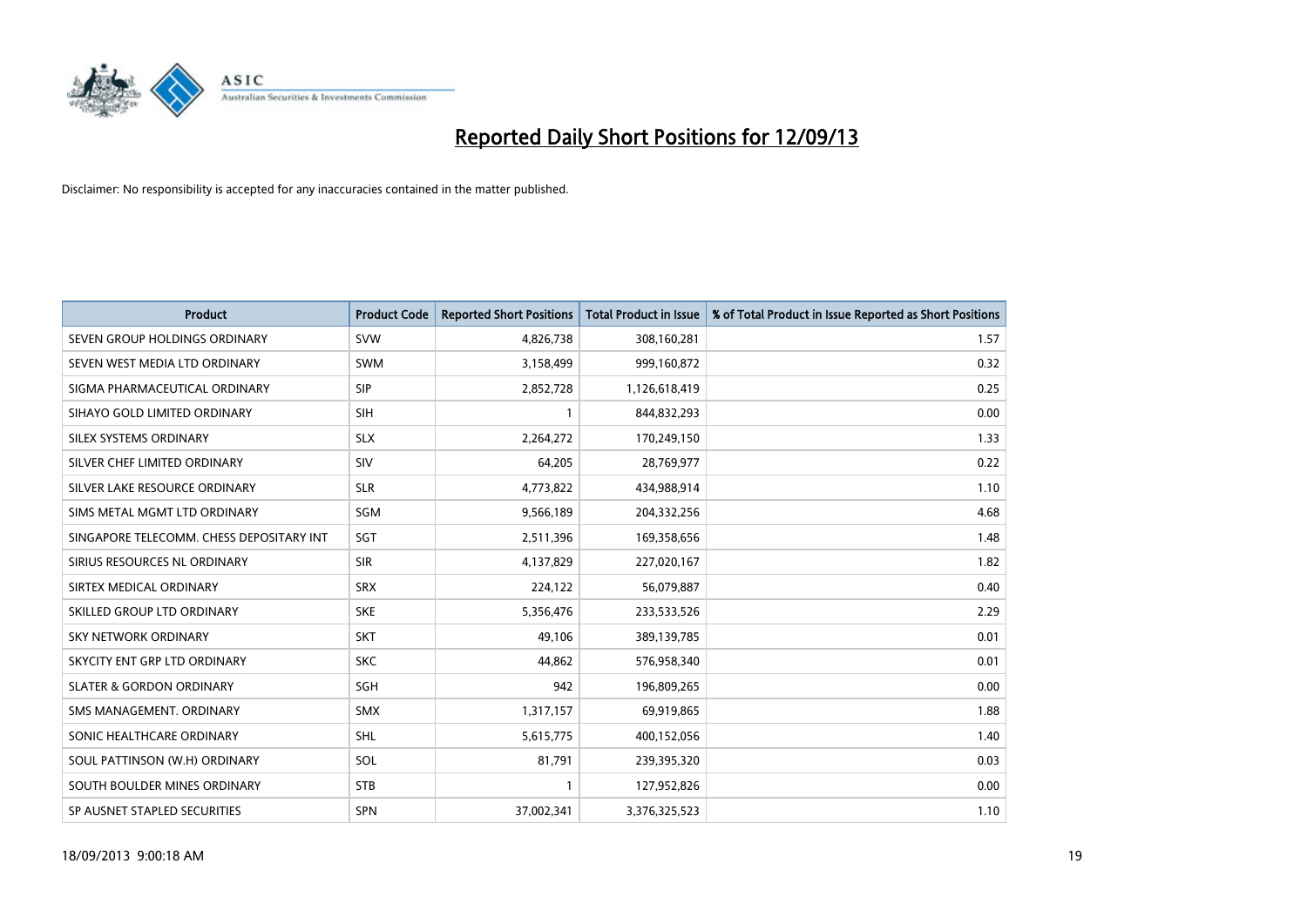

| <b>Product</b>                           | <b>Product Code</b> | <b>Reported Short Positions</b> | <b>Total Product in Issue</b> | % of Total Product in Issue Reported as Short Positions |
|------------------------------------------|---------------------|---------------------------------|-------------------------------|---------------------------------------------------------|
| SPARK INFRASTRUCTURE STAPLED NOTE & UNIT | SKI                 | 54,734,579                      | 1,326,734,264                 | 4.13                                                    |
| SPDR 200 FUND ETF UNITS                  | <b>STW</b>          | 122,942                         | 44,078,688                    | 0.28                                                    |
| SPECIALTY FASHION ORDINARY               | <b>SFH</b>          | 110,001                         | 192,236,121                   | 0.06                                                    |
| ST BARBARA LIMITED ORDINARY              | <b>SBM</b>          | 8,564,236                       | 488,074,077                   | 1.75                                                    |
| STARPHARMA HOLDINGS ORDINARY             | SPL                 | 15,866,894                      | 283,964,948                   | 5.59                                                    |
| STEADFAST GROUP LTD ORDINARY             | <b>SDF</b>          | 120,759                         | 500,873,408                   | 0.02                                                    |
| STHN CROSS MEDIA ORDINARY                | <b>SXL</b>          | 8,746,052                       | 705,099,800                   | 1.24                                                    |
| STOCKLAND UNITS/ORD STAPLED              | <b>SGP</b>          | 15,125,538                      | 2,305,750,747                 | 0.66                                                    |
| STRAITS RES LTD. ORDINARY                | SRO                 | 31,522                          | 1,164,150,159                 | 0.00                                                    |
| STW COMMUNICATIONS ORDINARY              | SGN                 | 1,299,931                       | 403,828,512                   | 0.32                                                    |
| SUNCORP GROUP LTD ORDINARY               | <b>SUN</b>          | 3,296,926                       | 1,286,600,980                 | 0.26                                                    |
| SUNDANCE ENERGY ORDINARY                 | <b>SEA</b>          | 233,492                         | 462,611,982                   | 0.05                                                    |
| SUNDANCE RESOURCES ORDINARY              | <b>SDL</b>          | 44,699,840                      | 3,072,110,985                 | 1.46                                                    |
| SUNLAND GROUP LTD ORDINARY               | <b>SDG</b>          | 39,675                          | 181,710,087                   | 0.02                                                    |
| SUPER RET REP LTD ORDINARY               | SUL                 | 937,623                         | 196,731,620                   | 0.48                                                    |
| SYD AIRPORT STAPLED US PROHIBIT.         | <b>SYD</b>          | 15,717,298                      | 2,127,016,982                 | 0.74                                                    |
| SYRAH RESOURCES ORDINARY                 | <b>SYR</b>          | 2,221,064                       | 147,867,623                   | 1.50                                                    |
| TABCORP HOLDINGS LTD ORDINARY            | <b>TAH</b>          | 22,866,432                      | 744,885,690                   | 3.07                                                    |
| TANAMI GOLD NL ORDINARY                  | <b>TAM</b>          | 41                              | 587,548,523                   | 0.00                                                    |
| TAP OIL LIMITED ORDINARY                 | <b>TAP</b>          | 27,950                          | 241,608,606                   | 0.01                                                    |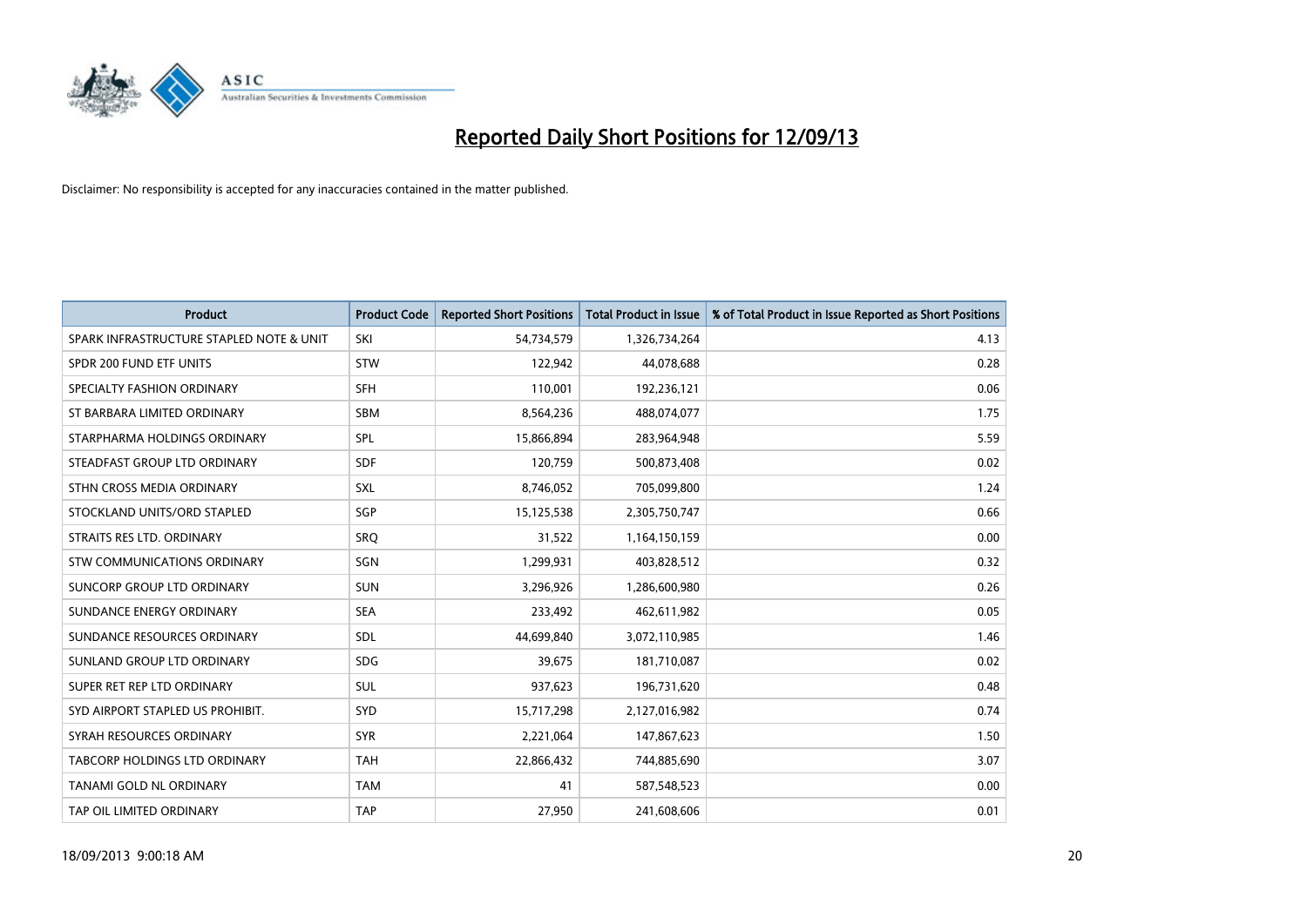

| <b>Product</b>                       | <b>Product Code</b> | <b>Reported Short Positions</b> | <b>Total Product in Issue</b> | % of Total Product in Issue Reported as Short Positions |
|--------------------------------------|---------------------|---------------------------------|-------------------------------|---------------------------------------------------------|
| TASSAL GROUP LIMITED ORDINARY        | <b>TGR</b>          | 36,394                          | 146,507,029                   | 0.02                                                    |
| TATTS GROUP LTD ORDINARY             | <b>TTS</b>          | 11,498,778                      | 1,402,711,960                 | 0.82                                                    |
| <b>TECHNOLOGY ONE ORDINARY</b>       | <b>TNE</b>          | 487                             | 307,245,955                   | 0.00                                                    |
| TELECOM CORPORATION ORDINARY         | <b>TEL</b>          | 5,601,918                       | 1,817,088,869                 | 0.31                                                    |
| TELSTRA CORPORATION, ORDINARY        | <b>TLS</b>          | 19,854,086                      | 12,443,074,357                | 0.16                                                    |
| TEN NETWORK HOLDINGS ORDINARY        | <b>TEN</b>          | 130,985,947                     | 2,586,970,845                 | 5.06                                                    |
| TERANGA GOLD CORP CDI 1:1            | <b>TGZ</b>          | 839,609                         | 174,196,016                   | 0.48                                                    |
| THE REJECT SHOP ORDINARY             | <b>TRS</b>          | 1,810,844                       | 28,826,248                    | 6.28                                                    |
| THOR MINING PLC CDI 1:1 DEF SET      | <b>THRDA</b>        | 795                             | 492,496,058                   | 0.00                                                    |
| THORN GROUP LIMITED ORDINARY         | <b>TGA</b>          | 62,142                          | 148,897,155                   | 0.04                                                    |
| TIGER RESOURCES ORDINARY             | <b>TGS</b>          | 1,392,970                       | 674,770,269                   | 0.21                                                    |
| TOLL HOLDINGS LTD ORDINARY           | <b>TOL</b>          | 29,058,240                      | 717,133,875                   | 4.05                                                    |
| TOX FREE SOLUTIONS ORDINARY          | <b>TOX</b>          | 1,080,448                       | 132,519,859                   | 0.82                                                    |
| TPG TELECOM LIMITED ORDINARY         | <b>TPM</b>          | 1,485,112                       | 793,808,141                   | 0.19                                                    |
| <b>TRADE ME GROUP ORDINARY</b>       | <b>TME</b>          | 312,991                         | 396,017,568                   | 0.08                                                    |
| <b>TRANSFIELD SERVICES ORDINARY</b>  | <b>TSE</b>          | 55,951,165                      | 512,457,716                   | 10.92                                                   |
| TRANSPACIFIC INDUST. ORDINARY        | <b>TPI</b>          | 16,965,710                      | 1,578,563,490                 | 1.07                                                    |
| TRANSURBAN GROUP TRIPLE STAPLED SEC. | <b>TCL</b>          | 1,582,457                       | 1,485,500,376                 | 0.11                                                    |
| <b>TREASURY GROUP ORDINARY</b>       | <b>TRG</b>          | 23,144                          | 23,070,755                    | 0.10                                                    |
| TREASURY WINE ESTATE ORDINARY        | <b>TWE</b>          | 18,794,723                      | 647,227,144                   | 2.90                                                    |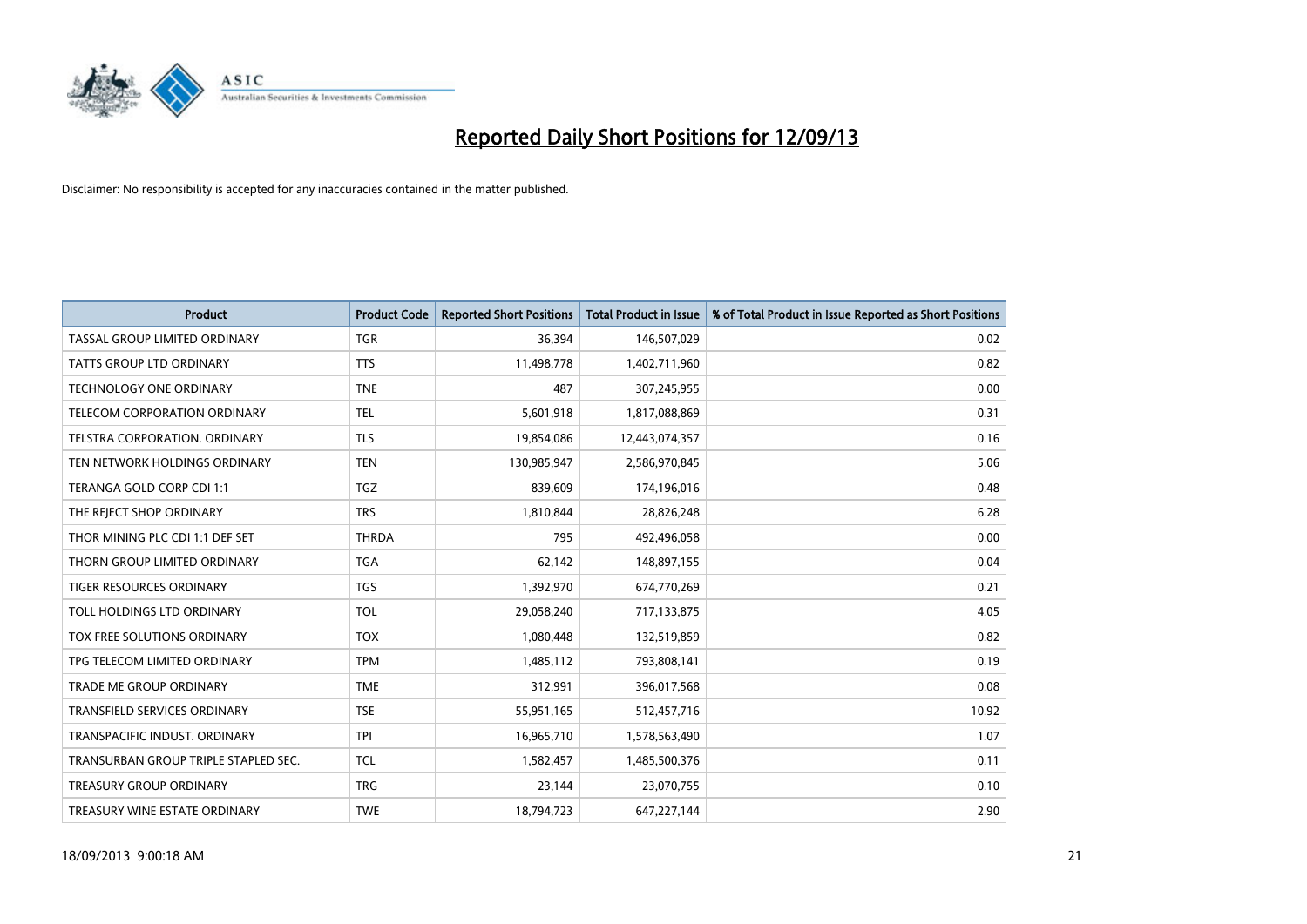

| <b>Product</b>                         | <b>Product Code</b> | <b>Reported Short Positions</b> | <b>Total Product in Issue</b> | % of Total Product in Issue Reported as Short Positions |
|----------------------------------------|---------------------|---------------------------------|-------------------------------|---------------------------------------------------------|
| TROY RESOURCES LTD ORDINARY            | <b>TRY</b>          | 82,205                          | 167,642,495                   | 0.05                                                    |
| TWENTY-FIRST FOX INC A NON-VOTING CDI  | <b>FOXLV</b>        | 1,333,739                       | 1,619,443,341                 | 0.08                                                    |
| TWENTY-FIRST FOX INC B VOTING CDI      | <b>FOX</b>          | 489,654                         | 1,112,242,654                 | 0.04                                                    |
| <b>UGL LIMITED ORDINARY</b>            | UGL                 | 19,250,907                      | 166,511,240                   | 11.56                                                   |
| UNILIFE CORPORATION CDI 6:1            | <b>UNS</b>          | 21,220                          | 273,802,884                   | 0.01                                                    |
| UXC LIMITED ORDINARY                   | <b>UXC</b>          | 6,996                           | 308,906,770                   | 0.00                                                    |
| <b>VENTURE MINERALS ORDINARY</b>       | <b>VMS</b>          | 193,000                         | 287,320,170                   | 0.07                                                    |
| <b>VIRGIN AUS HLDG LTD ORDINARY</b>    | <b>VAH</b>          | 97,953,255                      | 2,581,231,776                 | 3.79                                                    |
| <b>VIRTUS HEALTH LTD ORDINARY</b>      | <b>VRT</b>          | 11,000                          | 79,536,601                    | 0.01                                                    |
| VISION EYE INSTITUTE ORDINARY          | <b>VEI</b>          | 230,411                         | 160,284,112                   | 0.14                                                    |
| <b>VOCUS COMMS LTD ORDINARY</b>        | <b>VOC</b>          | 16,864                          | 80,410,122                    | 0.02                                                    |
| <b>WATPAC LIMITED ORDINARY</b>         | <b>WTP</b>          | 61,151                          | 184,332,526                   | 0.03                                                    |
| <b>WDS LIMITED ORDINARY</b>            | <b>WDS</b>          | 7                               | 144,740,614                   | 0.00                                                    |
| WEBIET LIMITED ORDINARY                | <b>WEB</b>          | 2,378,642                       | 79,397,959                    | 3.00                                                    |
| WESFARMERS LIMITED ORDINARY            | <b>WES</b>          | 29,868,259                      | 1,006,677,196                 | 2.97                                                    |
| WESFARMERS LIMITED PARTIALLY PROTECTED | <b>WESN</b>         | 217,916                         | 150,516,402                   | 0.14                                                    |
| WESTERN AREAS LTD ORDINARY             | <b>WSA</b>          | 20,787,819                      | 196,843,803                   | 10.56                                                   |
| WESTERN DESERT RES. ORDINARY           | <b>WDR</b>          | 2,257,115                       | 392,493,317                   | 0.58                                                    |
| WESTFIELD GROUP ORD/UNIT STAPLED SEC   | <b>WDC</b>          | 10,928,128                      | 2,168,299,076                 | 0.50                                                    |
| WESTFIELD RETAIL TST UNIT STAPLED      | <b>WRT</b>          | 16,531,165                      | 2,995,945,800                 | 0.55                                                    |